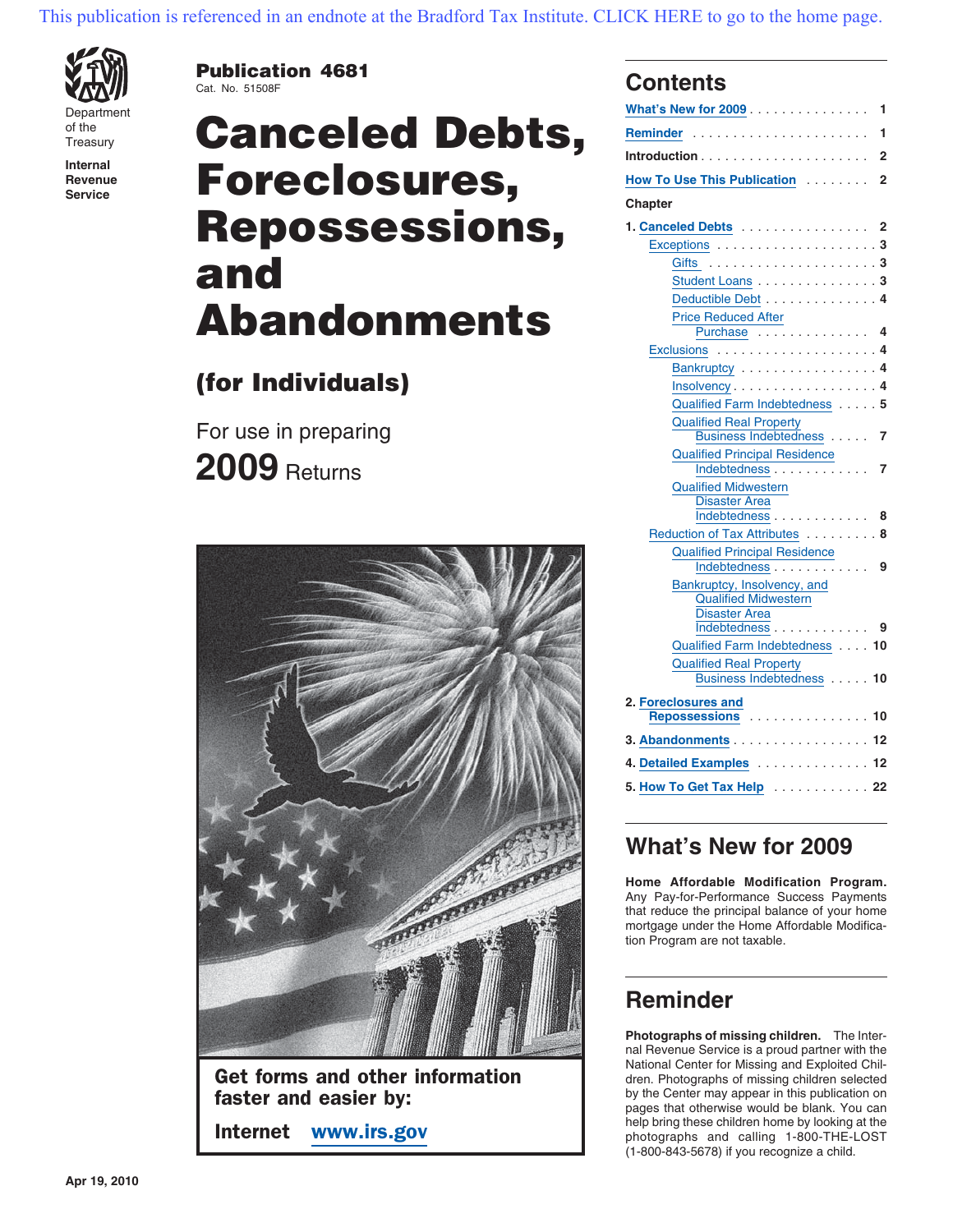ment of canceled debts, foreclosures, reposses-<br>sions, and abandonments.

treated for income tax purposes as having in-<br>
Come and may have to pay tax on this income.<br>
Bloomington, IL 61705-6613<br>
This publication refers to debt that is canceled or<br>
This publication refers to debt that is canceled forgiven as "canceled debt." However, under **Tax questions.** If you have a tax question, should read Bankruptcy, Insolvency, or Quali-<br>certain circumstances, you may not have to in-<br>certain circumstances, you may not have certain circumstances, you may not have to in-<br>clude canceled debt in income. If you do exclude<br>or call 1-800-829-1040. We cannot answer tax<br>under Exclusions in chapter 1 to see if you can canceled debt from income, you may also be questions sent to either of the above addresses. exclude the canceled debt from income under<br>required to reduce your "tax attributes." Reduc-<br>tion of tax attributes is discussed i tion of tax attributes is discussed in detail later in **Useful Items** or all of the canceled debt from income, you<br>this publication. No expression the secure of the canceled debt from income, you be the should also read *B* 

and that property is taken by the lender in full or **Publication** *ness*<br>
partial satisfaction of your debt, you will be ter 1.<br>
treated as having sold that property and may **Q 225** Farmer's Tax Guide treated as having sold that property and may **◯ 225** Farmer's Tax Guide **Main home foreclosure or abandonment.** If<br>have a gain or loss as a result. For this purpose, and **a sale to see that the seed of the abandon of the** have a gain or loss as a result. For this purpose,<br>it does not matter whether the lender took the lands individuals Who Use Schedule C or a lender foreclosed on your main home during<br>property through foreclosure, repossess voluntary conveyance by you to the lender, or<br>
your abandonment of the property. If the lender<br>
cancels recourse debt (defined in chapter 1) in<br>
excess of the fair market value (FMV) of the<br>
property taken by the lender, property taken by the lender, the excess of the U 344 Sales and Other Dispositions of liable for the debt, you should also read *Quali*-<br>canceled debt over the FMV of the property may Assets Assets and Other Dispositions i

Internal Revenue Service<br>
Individual Forms and Publications Branch if you had a nonbusiness credit card debt cancellation.<br>
SE:W:CAR:MP:T:I constitution Ave. NW, IR-6526 debt from income if the cancellation occurred in lin

clude your daytime phone number, including the

The contract in the address was the set of the provisions. If you can exclude part<br>asterisk must be included in the address.<br>Please put "Publications Comment" on the sub-<br>present is course debt. All other debt is nonrecour feedback and will consider your comments as we revise our tax products. The same of the early payment of the debt or agrees

*Ordering forms and publications.* Visit **Personal vehicle repossession.** If you had a **Introduction**<br>publications, call 1-800-829-3676, or write to the you will need to determine your gain or nonde-

- 
- 
- 
- 
- 
- 
- 

**Comments and suggestions.** We welcome paragraphs to help guide you through this publi-<br>vour comments about this publication and your cation. These examples do not cover every canyour comments about this publication and your<br>suggestions for future editions.<br>You can write to us at the following address:<br>You can write to us at the following address:<br>tions.

Vashington, DC 20224<br>Washington, DC 20224<br>Washington, DC 20224<br>We respond to many letters by telephone. We reflected by the Midwestern disasters. You income if you are insolvent<br>We respond to many letters by telephone. Wer were affected by the Midwestern disasters. You indebtedness:<br>should read Bankruptcy, Insolvency, or Quali-Therefore, it would be helpful if you would in-<br>clude your daytime phone number, including the fied Midwestern Disaster Area Indebtedness . For which you are liable, or area code, in your correspondence. under *Exclusions* in chapter 1 to see if you can • Subject to which you hold property.<br>You can email us at *\*taxforms@irs.gov.* (The exclude the canceled debt from income under

you will need to determine your gain or nonde-<br>ductible loss on the repossession. This is ex-This publication explains the federal tax treat-<br>ment of canceled debts, foreclosures, reposses-<br>business days after your request is received. Plained in chapter 2. If the lender also canceled all or part of the remaining amount of the loan, you may be able to exclude the canceled debt Generally, if you owe a debt to someone else and they cancel or forgive that debt, you are and they cancel or forgive that debt, you are from income if the cancellation occurred in a title treated for income tax purposes a affected by the Midwestern disasters. You or call 1-800-829-1040. We cannot answer tax under Exclusions in chapter 1 to see if you can outcome. The shows addresses exclude the canceled debt from income under this publication.<br>If you have property that is security for a debt<br>Ithat property is taken by the lender in full or **Dublication**<br>Ithat property is taken by the lender in full or **Dublication**<br>Ithat property is taken by th

Naw to be treated by ou as ordinary income<br>
trom the cancellation of debt in addition to any<br>
the translation of the same species with the cancellation for the cancellation of the property.<br>
If you are treated as having so

- 
- 

ject line. Although we cannot respond individu-<br>ally to each email, we do appreciate your *Qualified Midwestern Disaster Area Indebted-* you do not have ordinary income from the canally to each email, we do appreciate your Qualified Midwestern Disaster Area Indebted-<br>feedback and will consider your comments as ness under Reduction of Tax Attributes in chap-cellation of debt unless the lender offers a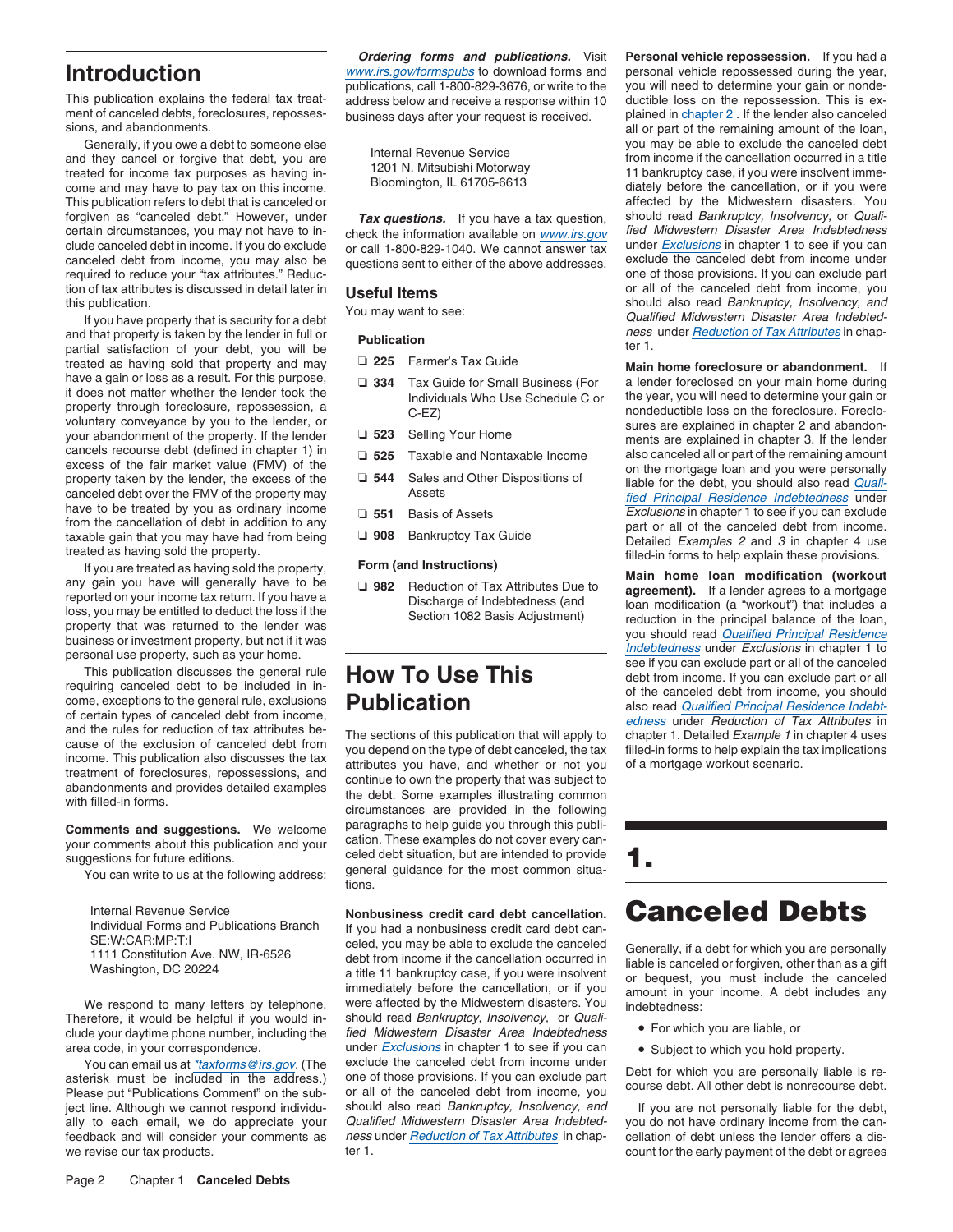tion of the principal balance of the debt. See in box 3). for a debt that is canceled, each of you may get a<br>Discounts and loan modifications, later. Also, piecesume and loan madifications, it a Form 1099-C showing the ent

sions, later. You must report any taxable can- **Sales or other dispositions (such as foreclo-** property bought with the debt proceeds

- 
- 
- 
- Form 4835, line 6, if the debt is related to
- 



- A federal government agency,
- 
- A credit union, or
- 

If the interest would not be deductible (such<br>as interest on a personal loan) and you do not<br>meet any other exception or exclusion dis-<br>methods are in occupations or areas with un-<br>as interest on a personal loan) and you d sion discussed later, include in your income the **Persons who each receive a Form 1099-C** A loan to refinance a qualified student loan net amount of the canceled debt (the amount **showing the full amount of debt**. If you a

to a loan modification that results in the reduc- shown in box 2 minus the interest amount shown another person were jointly and severally liable

Discounts and loan modifications. If a<br>
upon the disposition of the property securing a<br>
upon the disposition of the property securing a<br>
incone<br>
incident of the debt. As a result,<br>
balance of a loan if the loan is paid f

sures and repossessions). If you owned was allocated to each co-owner, and • Form 1040 or Form 1040NR, line 21, if the property that was subject to a recourse debt in • Form 1040 or Form 1040NR, line 21, if the property that was subsect to a recould be the sense of the property, the lender's debt is a nonbusiness debt;<br>
• Schedule C (Form 1040), line 6 (or Sched-<br>
• Schedule C (Form 104 Schedule C (Form 1040), line 6 (or Sched-<br>ule C-EZ (Form 1040), line 1), if the debt you and may result in your realization of gain or ule C-EZ (Form 1040), line 1), if the debt you and may result in your realization of gain or See Example 3 under *Insolvency*, later.<br>is related to a nonfarm sole proprietorship; loss. If the lender forgives all or part of loss. If the lender forgives all or part of the • Schedule E (Form 1040), line 3, if the debt amount of the debt in excess of the FMV of the  $S$  is related to nonfarm rental of real property, the cancellation of the debt may result is related to nonfarm rental of real prop-Is related to nonfarm rental of real prop-<br>erty;<br>loss on the disposition of the property is mea-<br>**ExceptionS** • Form 4835, line 6, if the debt is related to sured by the difference between the FMV of the There are several exceptions to the inclusion of a farm rental activity for which you use property at the time of the dispositio tenant; or<br>
• Schedule F (Form 1040), line 10, if the termined by the charac-<br>
ter of the property. The ordinary income from the • cancellation of debt (the excess of the canceled • A crodit debt is farm debt and you are a farmer. Cancellation of debt (the excess of the cancelled A creditor's cancellation of a debt as a gift to the debt over the FMV of the property) must be debtor does not result in income to included in your gross income reported on your **Form 1099-C.** If an applicable financial entity tax return unless one of the exceptions or exclu-Form 1999-C. It all applicable intalidate entity that return unless one of the exceptions or excludent Loans cancels or forgives a debt you owe of \$600 or sions described later applies. For more details, **Student Loans** mo

more, you will receive a Form 1099-C, Cancella<br>
see *Exceptions* and *Exclusions*, later.<br>
Shown in box 2. Unless you meet one of the canceled debt is ordinary income and must be<br>
exceptions or exclusions discussed later, unless one of the exceptions or exclusions de-<br>scribed later applies.<br>An applicable financial entity includes:<br>An applicable financial entity includes:<br>FMV of any property received) and your ad-<br>FMV of any property receive A federal government, a state or local justed basis in the property. The character of the gain or loss is determined by the character of the property, or subdivision thereof, property. A financial institution, and the subdivision thereof,<br>
a credit union, or subdivision thereof,<br>
See Publications 523, 544, and 551, and 2. A tax-exempt public benefit corporation<br>
See Publications 523, 544, and 551, and 2.

See Publications 523, 544, and 551, and 2. A tax-exempt public benefit corpora<br>chapter 2 of this publication for more details. that has assumed control of a state,

Interest included in canceled debt. If any liable and the debt is canceled, you will realize<br>interest is forgiven and included in the amount of ordinary income equal to the canceled debt. You 3. An educational institution canceled debt in box 2, the interest portion that must report this income on your tax return un-<br>is included in box 2 will be shown in box 3. less one of the exceptions or exclusions de-<br>Whether the interest portion of the you paid it. See Deductible Debt under Excep- donment of the property. For more details, see b. As part of a program of the institution

showing the full amount of debt. If you and

- 
- 
- 
- 
- 

- 
- Any organization a significant trade or  $\begin{array}{ll}\n\text{chapeter 2 of this publication for more details.} \\
\text{busing money.}\n\end{array}\n\quad\n\begin{array}{ll}\n\text{Chapter 2 of this publication for more details.}\n\end{array}\n\quad\n\begin{array}{ll}\n\text{chapler 2 of this publication for more details.}\n\end{array}\n\quad\n\begin{array}{ll}\n\text{chaplication for more details.}\n\end{array}\n\quad\n\begin{array}{ll}\n\text{chapler 2 of this publication for more details.}\n\end{array}\n\quad\n\begin{array$ 
	- -
- tions, later. encourage students to the deductible (such a chapter 3. chapter 3. designed to encourage students to the interest would not be deductible (such a capacity of the such a chapter 3. designed to encoupations or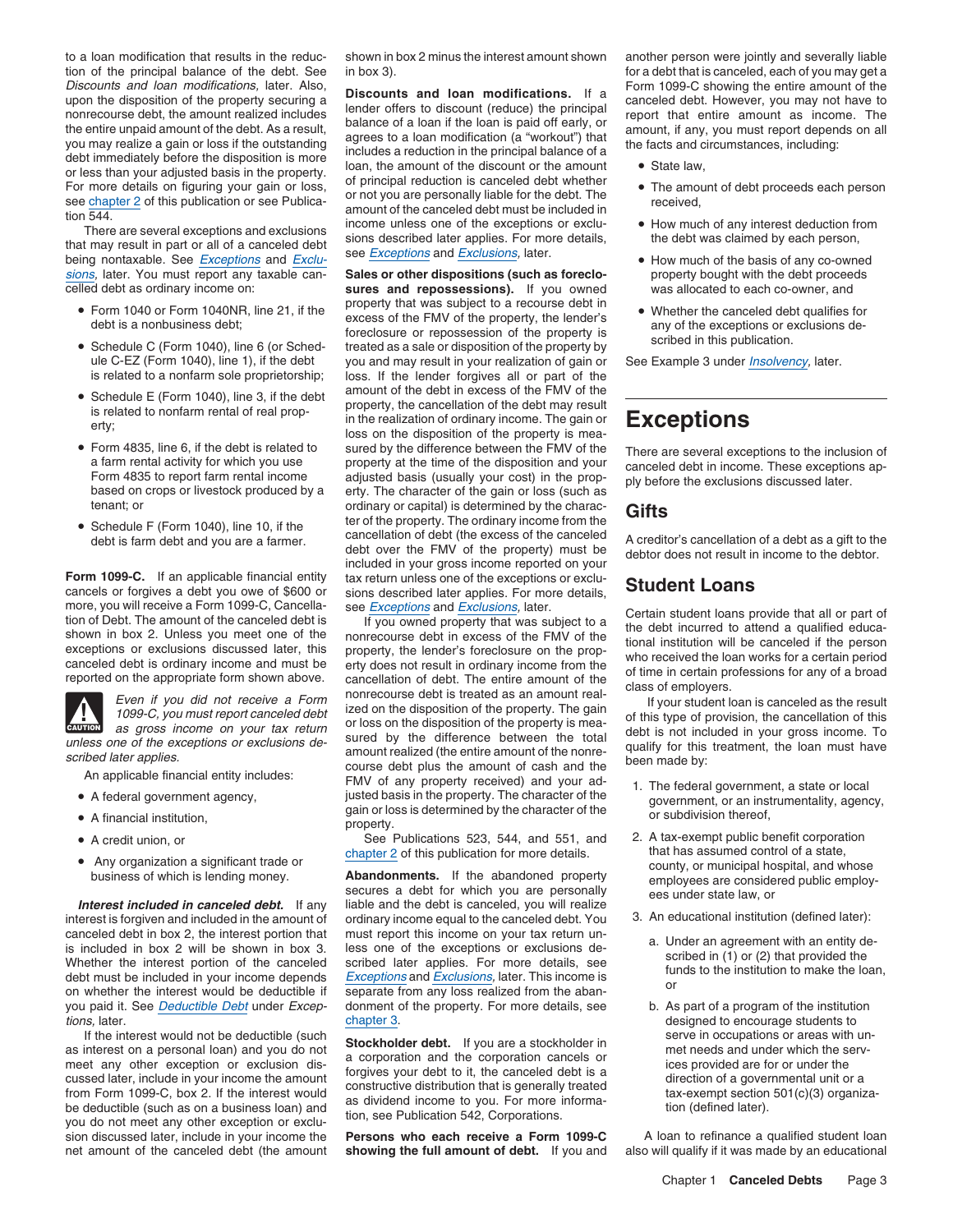zation under its program designed as described curred the debt. The mediately before the cancellation to the extent in (3)(b) above. that the total of all of your liabilities was more

National Health Service Corps Loan Repayment debt to the seller. The rules that apply to bank-<br>Program or a state education loan repayment ruptcy and insolvency are explained in the next not in excess of the FMV of the pro Program or a state education loan repayment ruptcy and insolvency are explained in the next not in excess of the FMV of the program eligible for funds under the Public section, *Exclusions*. program eligible for funds under the Public Health Service Act are not taxable if you agree •

loan repayment or loan forgiveness program<br>also are not taxable if the program is intended to There are several reasons why you might be property subject to the debt is forgiven.<br>increase the availability of health care se increase the availability of health care services able to exclude a canceled debt from your in-<br>in underserved areas or areas with a shortage of come. These exclusions are explained next. If a in underserved areas or areas with a shortage of come. These exclusions are explained next. If a You can use the worksheet on page 6<br>health professionals.

- Charitable.
- 
- 
- 
- 
- 
- Scientific.
- 

a deductible expense. This exception applies the court.<br>
before the price reduction exception discussed<br>
before the price reduction exception discussed<br>
before the price reduction exception discussed before the price reduction exception discussed next. **How to report the bankruptcy exclusion.** To before the cancellation were \$15,000 and the

your farm on credit. Later, you have trouble Form 982 to your federal income tax return and diately before the cancellation, Greg was insol-<br>paying your farm debts and your accountant check the box on line 1a. Lines 1b thr paying your farm debts and your accountant check the box on line 1a. Lines 1b through 1f do vent to the extent of \$8,000 (\$15,000 total forgives part of the amount you owe for the not apply to a cancellation that occurs in a title liabilities minus \$7,000 FMV of his total assets). accounting services. How you treat the canceled 11 bankruptcy case. Enter the total amount of Because the amount by which Greg was insoldebt depends on your method of accounting. debt canceled in your title 11 bankruptcy c

- Cash method. You do not include the can-<br>celed debt in income because payment of<br>the debt would have been deductible as a<br>business expense.<br>**Insolvency** the box on line 1b of Form 982 and enters<br>the box on line 1b of For
- Accrual method. Unless another exception

**Education loan repayment assistance.** Ed-<br>ucation loan repayments made to you by the property by the amount of the reduction of your • The entire amount of recourse debts, property by the amount of the reduction of your **COM** The entire amount of recourse debts,<br>debt to the seller. The rules that apply to bank-<br>**F** The amount of nonrecourse debt that is

health professionals. canceled debt is excluded from your income, **TIP** to help calculate the extent that you<br>that means it is nontaxable. Generally, however, that means it is nontaxable. Generally, however, **Educational institution.** An educational insti-<br>tution is an organization with a regular faculty<br>ne of these provisions you must also reduce tution is an organization with a regular faculty<br>and curriculum and a regularly enrolled body of your tax attributes (certain credits, losses, and **Note.** This exclusion does not apply to a<br>students in attendance at the pl

but(c)(3) organization is any corporation, com-<br>munity chest, fund, or foundation organized and<br>operated exclusively for one or more of the fol-<br>defer and ratably include income from the can-<br>you elect to apply the insolve **!** operated exclusively for one or more of the fol-<br>lowing purposes.<br>
ellation of business debt arising from the reac-<br>
ellation of certain business debt repurchased in<br>
edness exclusion.<br>
2009 and 2010, you cannot exclude th ■ Educational. • • Educational **Exclusion and Exclusion** *come, for the tax year of the election or any later* • **How to report the insolvency exclusion.** To • *come, for the tax year of the election or any later* • show Educational. come, for the tax year of the election or any later show that you are excluding canceled debt from tax year, based on a title 11 bankruptcy case, •• Fostering national or international amateur lax year, based on a tile TT bankruptcy case,<br>sports competition (but only if none of the insolvency, qualified farm indebtedness, or<br>organization's activities involve providin athletic facilities or equipment).<br>
and Revenue Code and Revenue Procedure<br>
2009-37, 2009-36 I.R.B. 309, available at www.<br>
2009-37, 2009-36 I.R.B. 309, available at www.<br>
diately before the cancellation. You can use the ■ Literary.<br>■ Preventing cruelty to children or animals. and irs.gov/irb/2009-36\_IRB/ar07.html. • Preventing cruelty to children or animals. • irs.gov/irb/2009-36\_IRB/ar07.html.

• Testing for public safety. Debt canceled in a title 11 bankruptcy case is under Reduction of Tax Attributes, later. not included in your income. A title 11 bankruptcy case is a case under title 11 of the United *Example 1—amount of insolvency more* **Deductible Debt** States Code (including all chapters in title 11 *than canceled debt.* In 2009, Greg was re-<br>such as chapters 7, 11, and 13), but only if the leased from his obligation to pay his personal such as chapters 7, 11, and 13), but only if the leased from his obligation to pay his personal<br>debtor is under the jurisdiction of the court and credit card debt in the amount of \$5,000. Greg If you use the cash method of accounting, you debtor is under the jurisdiction of the court and do not realize income from the cancellation of the cancellation of the debt is granted by the received a 2009 Form 1099-C from his credit debt if the payment of the debt would have been court or occurs as a result of a pla court or occurs as a result of a plan approved by card lender showing canceled debt of \$5,000 in<br>the court. box 2. Greg uses the insolvency worksheet to

show that your debt was canceled in a bank- FMV of his total assets immediately before the **Example.** You get accounting services for ruptcy case and is excluded from income, attach cancellation was \$7,000. This means that immedebt canceled in your title 11 bankruptcy case ● Cash method. You do not include the can-<br>utes in Part II of Form 982 as explained under Grea can exclude the entire \$5,000 canceled

institution or a tax-exempt section 501(a) organi-<br>the expense was deductible when you in-<br>before the cancellation. You were insolvent im-**Exception.** The cancellation of a student loan<br>
made by an educational institution because of<br>
services you performed for that institution or<br>
loan must be included in the gross income on<br>
loan must be included in the gro

- 
- 
- The amount of nonrecourse debt in exto provide primary health services in health pro-<br>
fessional shortage areas.<br>
Amounts you received under any other state<br>
Amounts you received under any other state<br> **EXCLUSIONS**

**TIP**

**Section 501(c)(3) organization.** A section **Reacquisition of business debt.** If debt is qualified principal residence indebted-<br>501(c)(3) organization is any corporation, com-<br> $\overline{N}$  *Reacquisition of business debt.* If

worksheet on page 6 to help calculate the extent **Frankruptcy CONSERV** That you were insolvent immediately before the • Religious.<br>**Bankruptcy Frankruptcy CONSERV** Cancellation. You must also reduce your tax cancellation. You must also reduce your tax attributes in Part II of Form 982 as explained

Accrual method. Unless another exception<br>Accrual method. Unless another exception<br>or exclusion applies, you must include the Do not include a canceled debt in income to the reduce his tax attributes as explained under reduce his tax attributes as explained under canceled debt in ordinary income because extent that you were insolvent immediately Reduction of Tax Attributes, later. Greg does not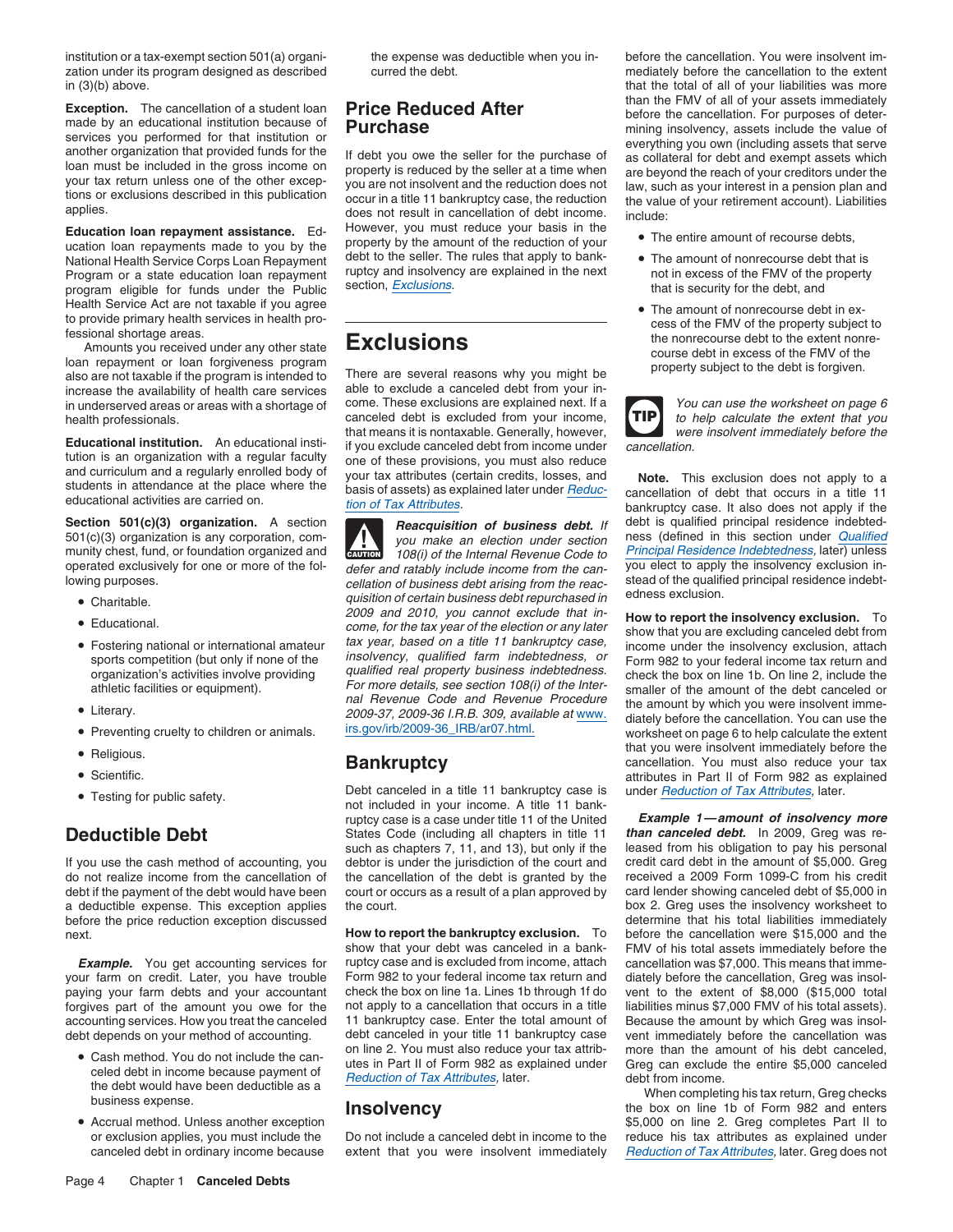include any of the \$5,000 canceled debt on line • The debt was incurred directly in connec- c. Foreign tax credit carryover to or from 21 of his Form 1040. None of the canceled debt tion with your operation of the trade or 2009, and is included in his income. **Exercice 20 included in his income.** business of farming. The same of the control of the control of the business of farming. The control of the control of the control of the control of the contr

as in Example 1 except that Greg's total liabili- **Trade or business of farming. Qualified property.** This is any property ties immediately before the cancellation were  $\bullet$  The cancellation was made by a qualified you use or hold for use in your trade or business \$10,000 and the FMV of his total assets immedi-<br>\$10,000 and the FMV of his total \$10,000 and the FMV of his total assets immedi-<br>ately before the cancellation was \$7,000. In this organization, partnership, association, cor-

of the loan proceeds, they agreed that James vency exclusion before applying the exclusion was responsible for 75% of the debt and Robin for canceled qualified farm debt was responsible for 75% of the debt and Robin for canceled qualified farm debt. 2010) of the \$10,000 canceled debt from in-<br>was responsible for the remaining 25%. There-<br>was responsible for the remaining 25%. Therefore, James' share of the debt is \$7,500 (75% of **Exclusion limit**. The amount of canceled 982 and enters \$8,000 on line 2. Also, Chuck<br>\$10,000), and Robin's share is \$2,500 (25% of qualified farm debt you can exclude from sheet, James determines that, immediately later is limited. It cannot be more than the sum of:<br>sheet, James determines that, immediately later. The remaining \$2,000 of canceled quali-<br>hefore the cancellation of the debt he before the cancellation of the debt, he was insol- • Your adjusted tax attributes, and fied farm debt is included in Chuck's income on vent to the extent of \$5,000 (\$15,000 total liabili-  $\bullet$  The total adjusted bases of qualified prop-<br>Schedule F, line 10. ties minus \$10,000 FMV of his total assets). He erty you held at the beginning of 2010.<br>
can exclude \$5,000 of his \$7,500 canceled debt.<br>
Robin completes a separate insolvency work-<br>
For this purpose, the adjusted basis of Robin completes a separate insolvency work- For this purpose, the adjusted basis of any quali- released from his obligation to pay a \$10,000<br>Sheet and determines she was insolvent to the fied property and adjusted tax attr sheet and determines she was insolvent to the fied property and adjusted tax attributes are de-<br>extent of \$4,000 (\$9,000 total liabilities minus termined after any reduction of tax attributes in connection with his farming extent of \$4,000 (\$9,000 total liabilities minus termined after any reduction of tax attributes in connection with his farming business. For his extent of \$4,000 (\$9,000 total liabilities minus termined because of the inso \$5,000 FMV of her total assets). She can ex-<br>clude her entire canceled debt of \$2,500<br>canceled debt. Bob's total gross receipts were from the trade or

\$2,500 on line 2. She completes Part II to reduce the reduction tal loss carryover to 2009.<br>
Any passive activity loss carryover from the insolvent to the extent of \$4,000<br>
of Tax Attributes, later. She does not include an of Tax Attributes, later. She does not include any 3. Any passive activity loss carryover from immediately before the cancellation (\$11,000<br>of the canceled debt on line 21 of her Form on one of the canceled debt on line 21 of her Form  $\frac{2009}{9}$ .<br>1040. None of the canceled debt has to be 1040. None of the canceled debt has to be sets). Bob must reduce his tax attributes under included in her income.

- 
- 50% or more of your total gross receipts **Example 2—amount of insolvency less**  $\bullet$  50% or more of your total gross receipts 2009.<br> *Example 1 except that Greq's total liabilia***tion of the same of** *than canceled debt.* **The facts are the same <b>than canceled debt.**
- ately before the cancellation was \$7,000. In this organization, partnership, association, cor-<br>
cancel (\$10,000 total liabilities minus \$7,000 FMV of his engaged in the business of lending<br>
(\$10,000 total liabilities minus

liable. They incurred the debt (originally or to the extent you were insolvent immediately total adjusted bases in qualified property at the \$12,000) to finance James' purchase of a before the cancellation. If qualified fa laptop computer and software for personal use bankruptcy exclusion rather than the exclusion exclusion relating to canceled debt income ap-<br>for \$3,000. They each received a 2009 Form for canceled qualified farm debt. If y for \$3,000. They each received a 2009 Form for canceled qualified farm debt. If you were plies.<br>1099-C from the bank showing the entire can- insolvent immediately before the cancellation of Chuck can exclude \$8,000 (\$5,000 1099-C from the bank showing the entire can-<br>celed debt of \$10,000 in box 2. Based on the use qualified farm debt, you must apply the insol-<br>of the loan proceeds, they agreed that James vency exclusion before applying the

- 
- 

- 
- 
- 
- 
- 
- 
- 
- 

pletes Part II to reduce his tax attributes as due to your investment in the property (or **Example 1.** In 2009, Chuck was released<br>explained under *Reduction of Tax Attributes*,<br>a person related to this person). The starti

clude her entire canceled debt of \$2,500.<br>
When completing his separate tax return,<br>
when completing his separate tax return,<br>
and entires the box on line 2. He completes Part<br>
and enters \$5,000 on line 2. He completes Par

**Qualified** Farm Indebtedness a. General business credit carryover to or qualified farm debt. Bob also qualifies to exclude<br>from 2009, from 2009, from 2009, the remaining \$6,000 of canceled qualified farm<br>debt. The limit o You can exclude canceled farm debt from in-<br>come if all of the offer of canceled qualified farm debt is \$7,000, the<br>beginning of 2010, sum of his adjusted tax attributes of \$3,000 (the sum of his adjusted tax attributes of \$3,000 (the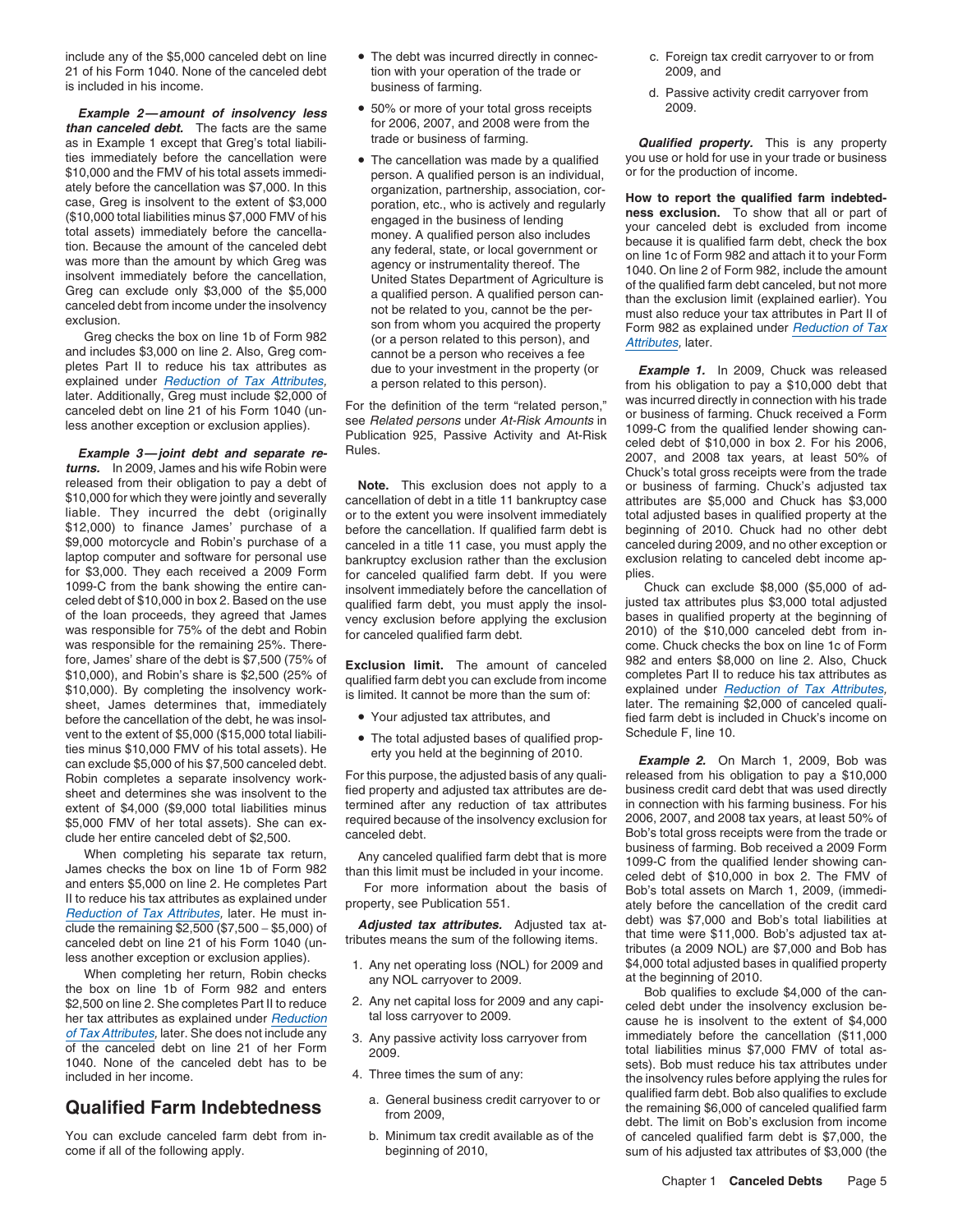|     | <b>Insolvency Worksheet</b>                                                                                                                                                                                                       | Keep for Your Records                                               |
|-----|-----------------------------------------------------------------------------------------------------------------------------------------------------------------------------------------------------------------------------------|---------------------------------------------------------------------|
|     | Date debt was canceled (mm/dd/yy)                                                                                                                                                                                                 |                                                                     |
|     | Part I. Total liabilities immediately before the cancellation (do not include the same liability in more than one category)                                                                                                       |                                                                     |
|     | Liabilities (debts)                                                                                                                                                                                                               | <b>Amount Owed</b><br><b>Immediately Before the</b><br>Cancellation |
| 1.  | Credit card debt                                                                                                                                                                                                                  | \$                                                                  |
| 2.  | Mortgage(s) on real property (including first and second mortgages and home equity loans) (mortgage(s) can be on personal<br>residence, any additional residence, or property held for investment or used in a trade or business) | \$                                                                  |
| 3.  | Car and other vehicle loans                                                                                                                                                                                                       | \$                                                                  |
| 4.  | Medical bills owed                                                                                                                                                                                                                | \$                                                                  |
| 5.  | Student loans                                                                                                                                                                                                                     | \$                                                                  |
| 6.  | Accrued or past-due mortgage interest                                                                                                                                                                                             | \$                                                                  |
| 7.  | Accrued or past-due real estate taxes                                                                                                                                                                                             | \$                                                                  |
| 8.  | Accrued or past-due utilities (water, gas, electric)                                                                                                                                                                              | \$                                                                  |
| 9.  | Accrued or past-due child care costs                                                                                                                                                                                              | \$                                                                  |
| 10. | Federal or state income taxes remaining due (for prior tax years)                                                                                                                                                                 | \$                                                                  |
| 11. | Judgments                                                                                                                                                                                                                         | \$                                                                  |
| 12. | Business debts (including those owed as a sole proprietor or partner)                                                                                                                                                             | \$                                                                  |
| 13. | Margin debt on stocks and other debt to purchase or secured by investment assets other than real property                                                                                                                         | \$                                                                  |
| 14. | Other liabilities (debts) not included above                                                                                                                                                                                      | \$                                                                  |
| 15. | Total liabilities immediately before the cancellation. Add lines 1 through 14.                                                                                                                                                    | \$                                                                  |
|     | Part II. Fair market value (FMV) of assets owned immediately before the cancellation (do not include the FMV of the same asset in more than one category)                                                                         |                                                                     |
|     | <b>Assets</b>                                                                                                                                                                                                                     | <b>FMV Immediately Before</b><br>the Cancellation                   |
| 16. | Cash and bank account balances                                                                                                                                                                                                    | \$                                                                  |
| 17. | Homes (including the value of land) (can be main home, any additional home, or property held for investment or used in a<br>trade or business)                                                                                    | \$                                                                  |
| 18. | Cars and other vehicles                                                                                                                                                                                                           | \$                                                                  |
| 19. | Computers                                                                                                                                                                                                                         | \$                                                                  |
| 20. | Household goods and furnishings (for example, appliances, electronics, furniture, etc.)                                                                                                                                           | \$                                                                  |
| 21. | Tools                                                                                                                                                                                                                             | \$                                                                  |
| 22. | Jewelry                                                                                                                                                                                                                           | \$                                                                  |
| 23. | Clothing                                                                                                                                                                                                                          | \$                                                                  |
| 24. | Books                                                                                                                                                                                                                             | \$                                                                  |
| 25. | Stocks and bonds                                                                                                                                                                                                                  | \$                                                                  |
| 26. | Investments in coins, stamps, paintings, or other collectibles                                                                                                                                                                    | \$                                                                  |
| 27. | Firearms, sports, photographic, and other hobby equipment                                                                                                                                                                         | \$                                                                  |
| 28. | Interest in retirement accounts (IRA accounts, 401(k) accounts, and other retirement accounts)                                                                                                                                    | \$                                                                  |
| 29. | Interest in a pension plan                                                                                                                                                                                                        | \$                                                                  |
| 30. | Interest in education accounts                                                                                                                                                                                                    | \$                                                                  |
| 31. | Cash value of life insurance                                                                                                                                                                                                      | \$                                                                  |
| 32. | Security deposits with landlords, utilities, and others                                                                                                                                                                           | \$                                                                  |
| 33. | Interests in partnerships                                                                                                                                                                                                         | \$                                                                  |
| 34. | Value of investment in a business                                                                                                                                                                                                 | \$                                                                  |
| 35. | Other investments (for example, annuity contracts, guaranteed investment contracts, mutual funds, commodity accounts,<br>interests in hedge funds, and options)                                                                   | $\frac{1}{2}$                                                       |
| 36. | Other assets not included above                                                                                                                                                                                                   | \$                                                                  |
| 37. | FMV of total assets immediately before the cancellation. Add lines 16 through 36.                                                                                                                                                 | \$                                                                  |
|     | Part III. Insolvency                                                                                                                                                                                                              |                                                                     |
| 38. | Amount of Insolvency. Subtract line 37 from line 15. If zero or less, you are not insolvent.                                                                                                                                      | \$                                                                  |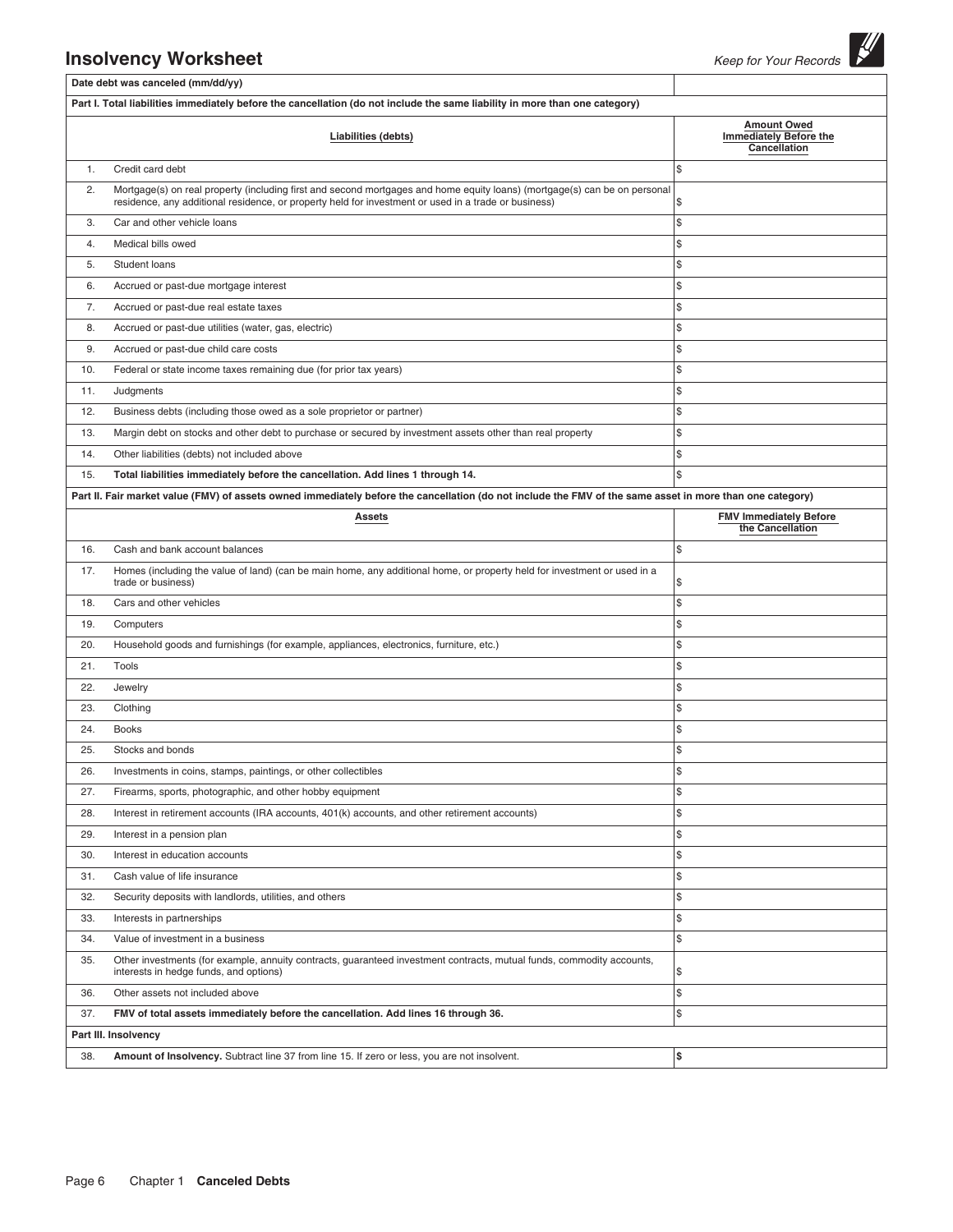Bob checks the boxes on lines 1b and 1c of business debt.<br>Form 982 and enters \$10,000 on line 2. Bob come and the cancompletes Part II to reduce his tax attributes as **Exclusion limit.** The amount of canceled the cancellation, the outstanding principal bal-<br>explained under *Reduction of Tax Attributes*, qualified real property business d

the full \$10,000 canceled debt. Because the • The FMV (immediately before the cancelthe full \$10,000 canceled debt. Because the <br>exclusion for qualified farm debt does not apply<br>tion) of the business real property secur-<br>there than the qualified real property business<br>to the extent that you were insolvent

property business indebtedness from income. depreciable real property acquired in contem-

- 
- 
- 3. It was incurred or assumed:
	-
	-
- 

## Definition of qualified acquisition indebted-

- 
- Debt resulting from the refinancing of qual-

\$7,000 NOL minus the \$4,000 reduction of tax qualified real property business debt. If you were owned depreciable equipment and furniture with attributes required because of the \$4,000 exclu-<br>sion of canceled debt under the insolvency ex-<br>qualified real property business debt, you must<br>Curt's business encounte sion of canceled debt under the insolvency ex-<br>
curt's business encountered financial diffi-<br>
clusion) plus \$4,000 (Bob's total adjusted bases apply the insolvency exclusion before applying culties in 2009. On September 25 apply the insolvency exclusion before applying culties in 2009. On September 25, 2009, the in qualified property at the beginning of 2010). the exclusion for canceled qualified real property bank financing the retail store loan entered into a

explained under *Reduction of Tax Attributes*, qualified real property business debt you can ance on the retail store loan was \$185,000, the later. Bob does not include any of his canceled exclude from income is limited to later. Bob does not include any of his canceled exclude from income is limited to the excess (if debt in income any) of:  $\sim$  justed basis was \$210,000 (\$220,000 cost mi-

- **Example 3.** The facts are the same as in  $\bullet$  The outstanding principal amount of the The bank sent Curt a 2009 Form 1099-C<br>The dualified real property business debt (im-<br>chanking canceled debt of \$20,000 in box 3. Curt
	-

property business debt you can exclude from ately before the cancellation over the \$165,000 **Qualified Real Property**<br> **Business Indebtedness** bases of depreciable real property you held im-<br> **Business Indebtedness** bases of depreciable real property you held im-<br>
debt). Curt's exclusion is also subject to a bases of depreciable real property you held immediately before the cancellation of the qualified \$210,000 limit equal to the adjusted basis of You can elect to exclude canceled qualified real real property business indebtedness (other than depreciable real property he held immediately repreciable real property henometry acquired in contemple to cancellation Qualified real property business indebtedness is plation of the cancellation). When figuring this Thus, Curt can exclude the entire \$20,000 of debt (other than qualified farm debt) that meets overall limit, use the adjusted basis of the depre-<br>all of the following conditions. ciable real property after any reductions in basis from income. Curt checks the box on l required because of the exclusion of debt can-<br>I. It was incurred or assumed in connection<br>with real property used in a trade or busi-<br>western disaster area debt or farm debt, basis in depreciable real property by the with real property used in a trade or busi-<br>ness. we are realised in this publication debt basis in depreciable real property by the

a. Before 1993, or **How to elect the qualified real property busi- Qualified Principal**<br>https://www.ipartic.com/www.ipartic.com/www.ipartic.com/www.ipartic.com/www.ipartic.com/www.ipartic.com/www.ipar b. After 1992, if the debt is either (i) quali-<br>fied acquisition indebtedness (defined<br>next), or (ii) debt incurred to refinance<br>next), or (ii) debt incurred to refinance<br>qualified real property business debt in-<br>qualified 4. It is debt to which you elect to apply these<br>
2009 and check the box on line 1d. Include the<br>
2009 and check the box on line 1d. Include the<br>
2009 and check the box on line 1d. Include the<br>
2009 and check the box on lin exclusion limit, explained above) on line 2 of home, but only up to the amount of the old<br>Form 982. You must also reduce your tax attrib- mortgage principal just before the refinancing. **ness.** Qualified acquisition indebtedness is: utes in Part II of Form 982 as explained under ness.

sions). Enter "Filed pursuant to section second mortgage loan in the amount of \$50,000<br>301.9100-2" on the amended return and file it at that she used to add a garage to her home. ified acquisition indebtedness, to the ex-<br>tent the amount of the debt does not the same place you filed the original return. In 2009, when the outstanding principal of the same place you filed the original return.

nanced. **Example.** In 2004, Curt bought a retail store \$325,000, Becky refinanced the two loans into<br>for use in a business he operated as a sole one loan in the amount of \$400,000. The FMV of for use in a business he operated as a sole proprietorship. Curt made a \$20,000 down pay-<br>ment and financed the remaining \$200,000 of \$430,000. Becky used the additional \$75,000 **Note.** This exclusion does not apply to a ment and financed the remaining \$200,000 of cancellation of debt in a title 11 bankruptcy case the purchase price with a bank loan. The bank debt proceeds (\$400,000 new mortgage loan or to the extent you were insolvent immediately loan was a recourse loan and was secured by minus \$325,000 outstanding principal balances before the cancellation. If qualified real property the property. Curt used the property in his busi-of Becky's first and second mortgage loans imbusiness debt is canceled in a title 11 bank- ness continuously since he bought it. Curt had mediately before the refinancing) to pay off per-<br>ruptcy case, you must apply the bankruptcy ex- no other debt secured by that de no other debt secured by that depreciable real property. In addition to the retail store, Curt clusion rather than the exclusion for canceled property. In addition to the retail store, Curt her daughter.

celed \$20,000 of the debt. Immediately before nus \$10,000 accumulated depreciation).

Example 2 except that immediately before the qualitied real property business debt (im-<br>cancellation Bob was insolvent to the extent of mediately before the cancellation), over had no tax attributes other than basis to red

ately before the cancellation, Bob checks only<br>the box on line 1b of Form 982 and enters<br>\$10,000 on line 2. Bob completes Part II to<br>reduce his tax attributes based on the insol-<br>vency exclusion as explained under *Reducti* 

from income. Curt checks the box on line 1d of provisions described in this publication.  $$20,000$  of canceled qualified real property busi-2. It is secured by that real property. For more information about the basis of ness debt excluded from his income as ex-<br>property, see Publication 551. Pained under *Reduction of Tax Attributes*, later. plained under Reduction of Tax Attributes, later.

• Debt incurred or assumed to acquire, con-<br>**Example.** In 2003, Becky bought a main • Reduction of Tax Attributes, later.<br>If you timely filed your tax return without • home for \$315,000. Becky took out a \$300,000 • Debt incurred or assumed to acquire, con-<br>struct, reconstruct, or substantially im-<br>prove real property that is used in a trade<br>or business and secures the debt, or<br>or business and secures the debt, or<br>or business and se

exceed the amount of debt being refi- her first and second mortgage loans was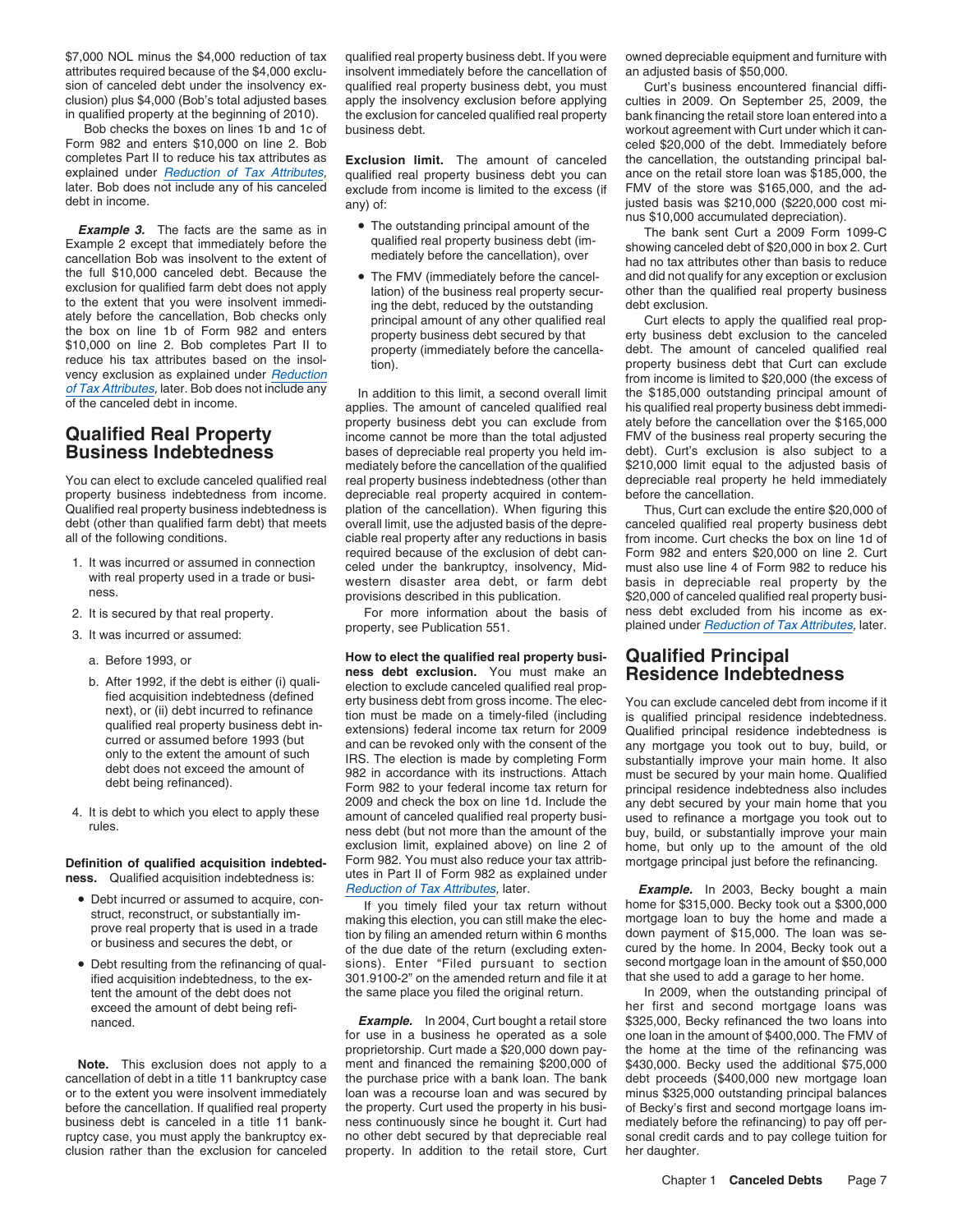cipal residence indebtedness is \$325,000 be- amount of canceled qualified principal residence Disaster Areas, or<br>cause the debt resulting from the refinancing is indebtedness, but not more than the amount of cause the debt resulting from the refinancing is indebtedness, but not more than the amount of qualified principal residence indebtedness only the exclusion limit (explained earlier). If you qualified principal residence indebtedness only the exclusion limit (explained earlier). If you<br>to the extent it is not more than the old mortgage continue to own your home after a cancellation and the extent it is not mor

can have only one main home at any one time.

cancellation of debt in a title 11 bankruptcy case. **DISASTET ATEA INDEDTEDNESS** a major disaster by the President during the If qualified principal residence indebtedness is period beginning on May 20, 2008, and ending If qualified principal residence indebtedness is<br>canceled in a title 11 bankruptcy case, you must<br>apply the bankruptcy exclusion rather than the celed if the debt is canceled by an applicable<br>exclusion for qualified princi debtedness. If you were insolvent immediately<br>before the cancellation, you can elect to apply<br>the insolvency exclusion (as explained under<br>the insolvency exclusion (as explained under<br>*Insolvency*, earlier) instead of appl

can treat as qualified principal residence indebt-<br>edness is \$2 million (\$1 million if married filing and another proceed of the approximate before debt is Form 982 to your federal income tax return and edness is \$2 million (\$1 million if married filing **Nonbusiness debt.** A nonbusiness debt is Form 982 to your federal income tax return and separately). You cannot exclude canceled quali-<br>separately). You cannot exclude ca separately). You cannot exclude canceled quali-<br>fied principal residence indebtedness from in-<br>come if the cancellation was for services<br>come if the cancellation was for services come if the cancellation was for services performed for the lender or on account of any *Applicable entity.* An applicable entity in- your tax attributes in Part II of Form 982 as other factor not directly related to a decline in the cludes:<br>
value of your home or to your financial condition<br>
value of your home or to your financial condition value of your home or to your financial condition.<br>1. A financial institution described in section

**Ordering rule.** If only a part of a loan is quali-<br>
fied principal residence indebtedness, the exclu-<br>
Trust company, building and loan or say-<br>
cated in Page County Jowa on May 28, 2008 tied principal residence indebtedness, the exclu-<br>sion applies only to the extent the amount ings and loan association). The annonlicable disaster date. On June 15, 2009, sion applies only to the extent the amount ings and loan association). The amapplicable disaster date. On June 15, 2009, an applicable disaster date. On June 15, 2009, an applicable disaster date. On June 15, 2009, canceled is more than the amount of the loan 2. A credit union.<br>(immediately before the cancellation) that is not and the state of the state of the state of the state of the<br>her \$5,000 personal automobile debt. Michelle (immediately before the cancellation) that is **not** end on the state of the \$5,000 personal automobile debt. Michelle<br>qualified principal residence indebtedness. The 3. A federal government agency including a received a 20 remaining part of the loan may qualify for an-<br>administrative office, or an instrumentality bile lender (a credit union) showing canceled<br>other exclusion.

other exclusion.<br> **Example.** Ken incurred recourse debt of the security in the executive, judicial, or legislative<br> **Example.** Ken incurred recourse debt of the manch of the government, including gov-<br>
\$800,000 when he bou

his job and was unable to get another job paying<br>
a comparable salary. Ken's home had declined<br>
in value to between \$700,000 and \$750,000.<br>
Based on Ken's circumstances, the lender<br>
agreed to allow a short sale of the prop of the \$850,000 debt. Under the ordering rule, 6. Any organization a significant trade or Ken can exclude only \$5,000 of the canceled business of which is the lending of more debt from his income under the exclusion for such as a finance company or credit card debt from his income under the exclusion for<br>
canceled qualified principal residence indebted-<br>
ness (\$115,000 canceled debt minus the financial institution).<br> **Attributes** ness (\$115,000 canceled debt minus the \$110,000 amount of the debt that was not quali-<br>fied principal residence indebtedness). Ken fied principal residence indebtedness). Ken<br>must include the remaining \$110,000 of can-<br>celed debt in income on line 21 of his Form 1040<br>entity. TIP 1099-C, Cancellation of Debt, is an ap-<br>plicable entity. and ap-<br>nust red

residence indebtedness, attach Form 982 to • A Midwestern disaster area as listed in Form 982) was more than your total tax attribyour federal income tax return and check the Table 1 of Publication 4492-B, Information utes, the total reduction of tax attributes in Part II

After the refinancing, Becky's qualified prin-<br>box on line 1e. On line 2 of Form 982, include the form Affected Taxpayers in the Midwestern **Main home.** Your main home is the home you must reduce your basis in the home as **Applicable disaster date.** This is a date on where you ordinarily live most of the time. You later.<br>
can have only one main home at any one



- 
- 
- 
- -
	-
	-
- 
- 
- 
- 
- business of which is the lending of money,



sas, Michigan, Minnesota, Missouri, Nebraska, Note. This exclusion does not apply to a **Qualified Midwestern** sas, pricripari, will liesual, wissouri, nepraska,<br>a major disaster to the declaration of debt in a title 11 bankruptcy case **Disaster Area Indebtedness** a ma

**TIP**

Fied principal residence indebtedness exclusion.<br>
To do this, check the box on line 1b of Form 982<br>
instead of the box on line 1e.<br> **Exercise of the box on line 1e.**<br> **Exercise of the cause of the cause of the cause of the Exclusion limit.** The maximum amount you<br>can treat as qualified principal residence indebt to cancellations of debt made before 2011.<br>Midwestern disaster area indebtedness, attach

A rederal government agency including a received a 2009 Form 1099-C from her automo-<br>department, an agency, a court or court relies lender (a credit union) showing canceled

new car.<br>
About 2 years after the refinancing, Ken lost d. Any military department, and the refinancing on or after the applicable disaster date and before 2010.<br>
his job and was unable to get another job paying e. U.S. Po

# **Attributes**

The photosic condition of exclusion applies).<br>
To be a qualified individual. To be a qualified individual individual of the mount exclusion or exclusion applies).<br> **Availified individual.** To be a qualified individual whos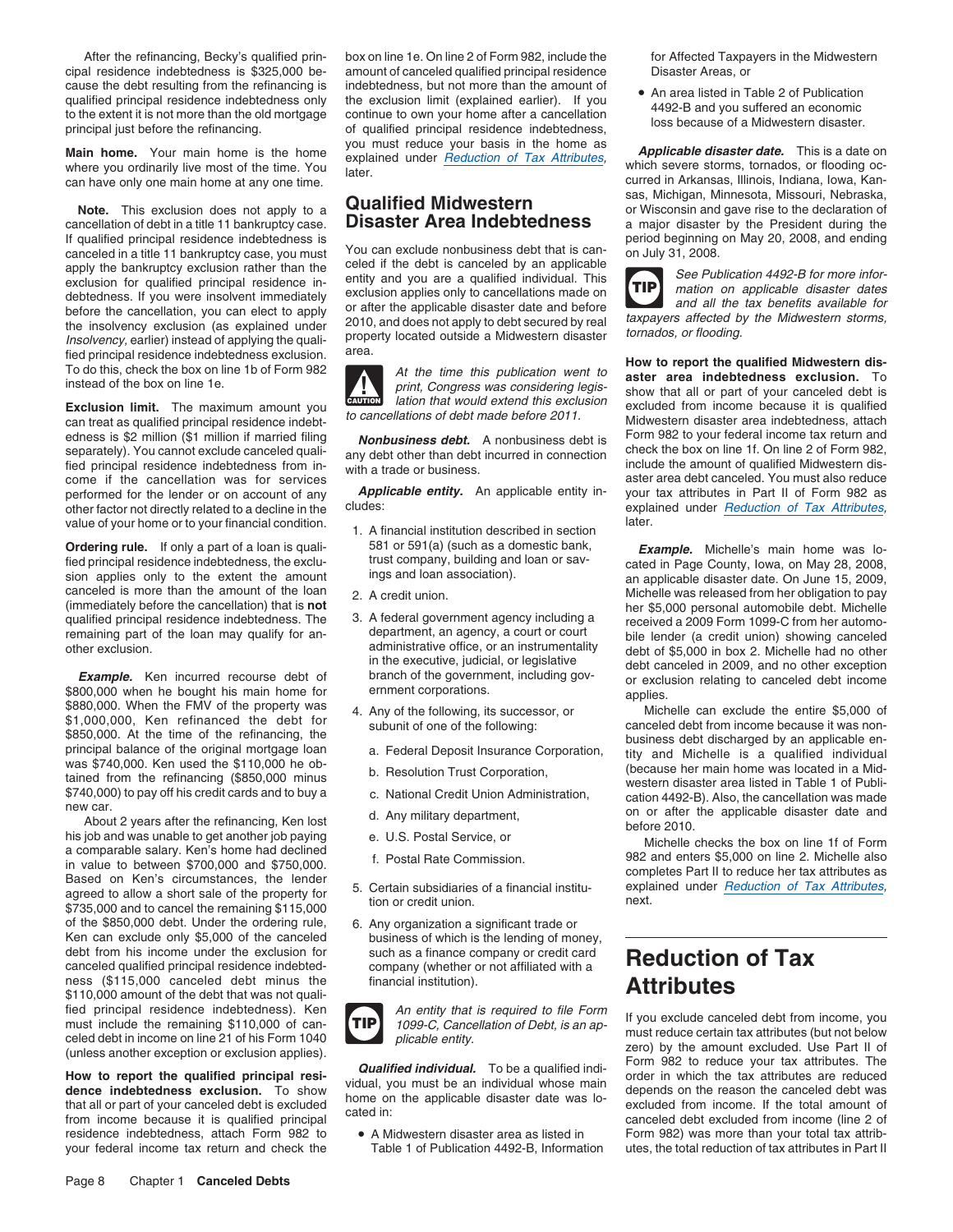If you exclude canceled qualified principal resi-<br>dence indebtedness from income and you con-<br>tinue to own the home after the cancellation, you can, which was repossessed, Kyra held all of<br>must reduce the basis of the home must reduce the basis of the home (but not these assets at the beginning of 2010. The FMV business) used in your trade or busi-<br>below zero) by the amount of the canceled quali- and bases of the assets remained the same at below zero) by the amount of the canceled quali-<br>the beginning of 2010. The and the same and the anceled debt.

No tax attributes other than basis of percivative the anglest of the smallest of the smallest of the smallest of the smallest of the smallest of the smallest of the smallest of the smallest of the smallest of the percept

- 
- The amount of canceled nonbusiness debt
- The excess of the total bases of the prop-

personal use. The cost of the car was \$12,000. any amount used to reduce 2009 taxable<br>Kyra put down \$2,000 and took out a loan of income) in the order of the tax years from the carryover by 33<sup>1/3</sup> cents for each<br>\$10,000 t loan, meaning that Kyra was personally liable for the earliest year. Reduce the NOL or car-<br>the full amount of the debt. The full amount of the debt.

Une the loan was \$8,500, the lender repossessed<br>the car because Kyra had stopped making pay-<br>the car because Kyra had stopped making pay-<br>strong and the credit carryover to or from 2009.<br>\$7,000 at the time the lender repos

rivided by the terminum of 2010. Reduce the credit by 33<sup>1</sup>/<sub>3</sub> cents 2. Depreciable personal property used in<br>which has a cost basis of \$5,000 and an FMV of for each dollar of excluded canceled debt.<br>\$3,000, jewelry with of \$1,000, and a \$600 balance in her savings capital loss and then any capital loss carry-<br>
account. Thus, the FMV of Kyra's total assets over to 2009. Reduce the capital loss or trade or business or held for investment. account. Thus, the FMV of Kyra's total assets over to 2009. Reduce the capital loss or

of Form 982 will be less than the amount on immediately before the cancellation was carryover by one dollar for each dollar of line 2. **11,600 (\$7,000 car plus \$3,000 furniture plus** excluded canceled debt.<br>\$1,000 jewelry plus \$600 savings). Kyra also \$1,000 jewelry plus \$600 savings). Kyra also 5. **Basis.** Reduce the bases of the property had an outstanding student loan balance of the beginning of 2010 in the set of the property had an outstanding student loan balance

From income. Enter the amount of the basis word the beginning of 2010.<br>
From income. Enter the amount of the basis word a 2009 Form 1099-C showing<br>
reduction on line 10b of Form 982.<br>
For more details on determining the ba **Disaster Area Indebtedness** time). This is a state of the sale of the sale property held primarily for sale

Kyra checks box 1b on Form 982 and enters to customers) used in your trade or<br>500 on line 2. Kyra enters \$100 on line 10a business or held for investment.

• The amount of canceled nonbusiness debt<br>
(other than qualified principal residence in-<br>
tis excluded by reason of the bankruptcy, insol-<br>
is excluded by reason of the bankruptcy, insol-<br>
income on line 2 of Form 982, or<br> The excess of the total bases of the prop-<br>excluded debt to reduce the following tax attrib-<br>erty and the amount of money you held utes (but not below zero) in the order listed and credit carryovers from 2009. Reduce utes (but not below zero) in the order listed and credit carryovers from 2009. Reduce<br>unless you elect to reduce the basis of deprecia- the loss carryover by one dollar for each immediately after the cancellation over unless you elect to reduce the basis of deprecia-<br>your total liabilities immediately after the ble property first, as explained later. The reduc- dollar of excluded canceled debt. Re ble property first, as explained later. The reduc- and dollar of excluded canceled debt. Reduce<br>tion of tax attributes must be made after figuring a state credit carryover by 331/3 cents for each tion of tax attributes must be made after figuring the credit carryover by 331/3 cents<br>vour income tax liability for 2009. The state of excluded canceled debt. your income tax liability for 2009.

- 
- 331/<sub>3</sub> cents for each dollar of excluded can-
- remaining loan balance of \$1,500 (\$8,500 out-<br>standing balance immediately before the repos-<br>session minus the \$7,000 FMV of the car).<br>Kyra's only other assets at the time of the mini-<br>session minus the \$7,000 FMV of the c
	-

- -
	-
	-
	-
	-

The bases of your personal use property her basis in the jewelry by \$9 (\$100 x 5,000/5,500) and For allocation rules that apply to basis reheld at the beginning of 2010,<br>5,500). Regulations for multiple canceled debts, se

- 
- For general information about the basis of<br>property, see Publication 551. **1. Net operating loss (NOL).** First reduce<br>example. In 2006, Kyra bought a car for<br>personal use. The cost of the car was \$12,000. and then reduce a

the full amount of the debt.<br>
The full amount of the debt.<br>
On December 7, 2009, when the balance of cluded canceled debt.<br>
the log was are set of the log was a set of the log was a set of the log was are set of the log wa

- 
- 
-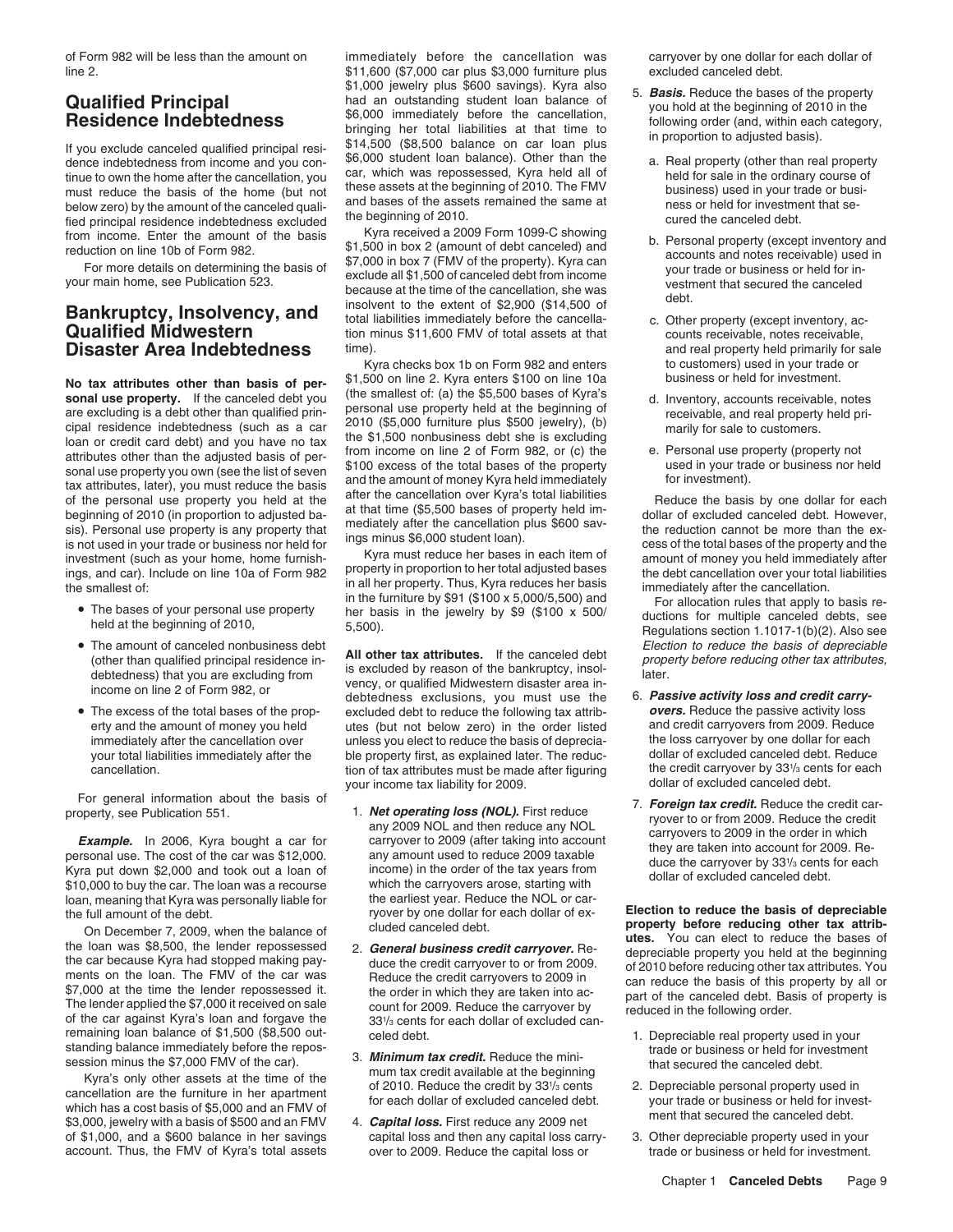tomers if you elect to treat it as if it were **Business Indebtedness** exclusion.<br>depreciable property on Form 982. Curt checks the boxes on lines 1b and 1d of

bases of all your depreciable property. Depre- qualified real property business debt from in- reduce his basis in the depreciable real property<br>ciable property for this purpose means any prop- come you must reduce the basi ciable property for this purpose means any prop- come, you must reduce the basis of your depre- by \$20,000, the amount of the canceled debt critication or amortization but ciable real property (but not below zero) by the e erty subject to depreciation or amortization, but ciable real property (but not below zero) by the excluded from income. Curt only if a reduction of basis will reduce the depre-<br>amount of canceled qualified real property b ciation or amortization otherwise allowable for duction of immediately following the basis re-<br>duction is made at the beginning of 2010. **Example 2.** Bob owns depreciable real the period immediately following the basis re-<br>duction if the amount of canceled debt excluded duction. If the amount of canceled debt excluded However, if you dispose of your depreciable real property used in his retail business. His adjusted duction. If the amount of canceled debt excluded However, if you dispose from income is more than the total bases in property before the beginning of 2010, you must basis in the property is \$145,000. The FMV of depreciable property, you must use the excess reduce its basis (but not below zero) to reduce the other tax attributes in the order ately before the disposition. Enter the amount of to \$134,000 of recourse debt which is secured<br>described earlier under All other tax attributes the basis reduction on line 4 described earlier under All other tax attributes. the basis reduction on line 4 of Form 982. by the property. Bob had no other debt secured<br>In figuring the limit on the basis reduction in (5) In figuring the limit on the basis reduction in (5),<br>Basis, use the remaining adjusted bases of your **Example 1.** In 2004 Curt bought a retail \$15,000 NOL in 2009.<br>Basis, use the remaining adjusted bases of your store for properties after making this election. See Form store for use in a business he operated as a sole properties as<br>During 2009, Bob to make this election proprietorship. Curt made a \$20,000 down pay-982 for information on how to make this election. proprietorship. Curt made a \$20,000 down pay- agreement with the lender under which the The election can be revoked only with the con-<br>the purchase price with a bank loan. The bank property used in Bob's business, Immediately sent of the IRS. the purchase price with a bank loan. The bank

**Recapture of basis reductions.** If you re-<br>duce the basis of property under these provi-<br>duce the basis of property under these provi-<br>mess continuously since the brought it. Curt had canceled debt from income under \$10,0 no basis reduction for debt cancellation. See culties in 2009. On September 25, 2009, the<br>Publication 544 or Publication 225 for more de-<br>publication 544 or Publication 225 for more de-<br>publication state of the etail store Publication 544 or Publication 225 for more de-<br>tails on sections 1245 and 1250 property and the workout agreement with Curt under which it can-<br>recapture of gain as ordinary income.<br>celed \$20,000 of the principal amount o

business or for the production of income. Re-<br>duce the basis of qualified property in the follow-<br>before entering into the workout agreement miduce the basis of qualified property in the follow-<br>ing order.<br>mus \$12,000 of canceled debt excluded from

- income under the insolvency exclusion). 1. Depreciable qualified property. You can elect on Form 982 to treat real property
- 
- 

amount of canceled qualified real property business debt excluded from income. The basis re-

recapture of gain as ordinary income.<br>
debt. Immediately pelote S20,000 of the principal amount of the cancellation) over the FMV (immediately<br>
debt. Immediately the otrestant, Curt was insolvent to before the ancellation) nus \$12,000 of canceled debt excluded from

held primarily for sale to customers as if it ness indebtedness is limited to \$20,000, the **2.** were depreciable property.<br>
Lead the qualified real property business indebted-2. Land that is qualified property and is used<br>or held for use in your farming business.<br>3. Other qualified property.<br>3. Other qualified property.<br>of the real property securing the debt (\$185,000 of the real property securing the debt (\$185,000 minus \$165,000). Curt's exclusion is also limited minus \$165,000). Curt s exclusion is also limited<br>to \$198,000, the total adjusted basis (deter-**and** mined after reduction for the canceled debt excluded under the insolvency exclusion) of his cluded under the insolvency exclusion) of his **Repossessions** before the cancellation. Since both of these limits exceed the \$8,000 of remaining canceled If you do not make payments you owe on a loan

4. Real property held primarily for sale to cus-<br>tomers if you elect to treat it as if it were<br>**Rusingss Indebtedness**<br>**Rusings Indebtedness**<br>**Indebtedness** indebtedness exclusion.

Basis reduction is limited to the total adjusted If you make an election to exclude canceled Form 982. He completes Part II of Form 982 to Basis in the depreciable real property sess of all your depreciable real property

- The excess, if any, of the outstanding prin-
- 

debt (\$20,000 minus \$12,000), Curt can exclude secured by property, the lender may foreclose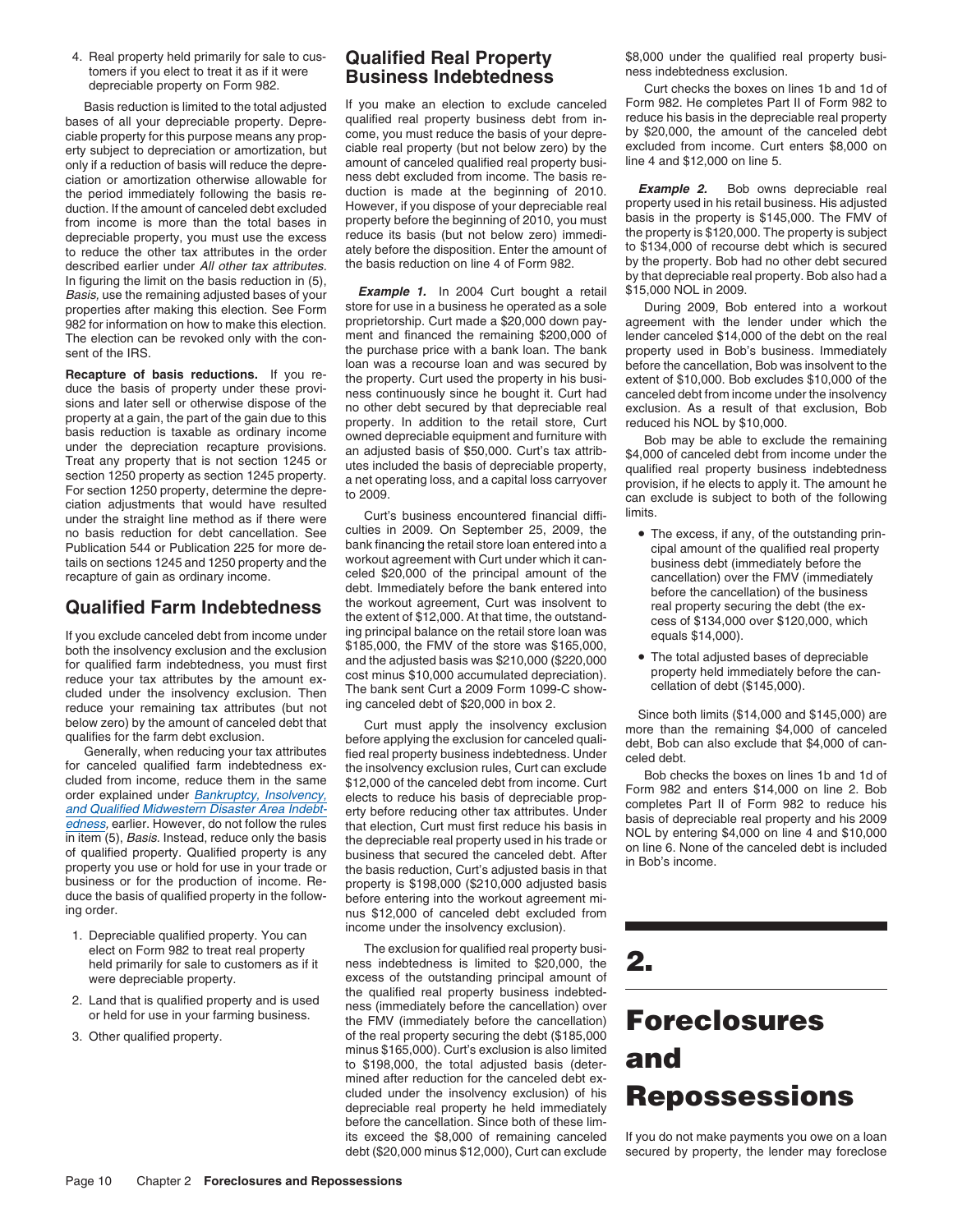# **Foreclosures and balance. balance. balance. balance.**



**Part 1.** Complete Part 1 only if you were personally liable for the debt (even if none The \$2,000 income from the cancellation of debt of the debt was canceled). Otherwise, go to Part 2. is figured by subtracting the \$170,000 FMV of

|                                                                                                                                                                                                                                                                                                                                              | the house from the \$172,000 difference be-                                                                                                                                                                                                                                                                                                                         |
|----------------------------------------------------------------------------------------------------------------------------------------------------------------------------------------------------------------------------------------------------------------------------------------------------------------------------------------------|---------------------------------------------------------------------------------------------------------------------------------------------------------------------------------------------------------------------------------------------------------------------------------------------------------------------------------------------------------------------|
| 1. Enter the amount of outstanding debt immediately before the transfer of property<br>reduced by any amount for which you remain personally liable immediately after                                                                                                                                                                        | tween Lili's total outstanding debt immediately<br>before the transfer of property reduced by the<br>amount for which she remains personally liable                                                                                                                                                                                                                 |
| 2. Enter the fair market value of the transferred property $\dots \dots \dots \dots \dots$<br>3. Ordinary income from the cancellation of debt upon foreclosure or<br>repossession.* Subtract line 2 from line 1. If less than zero, enter zero. Next,                                                                                       | immediately after the transfer (\$180,000 minus<br>\$8,000). Lili is able to exclude the \$2,000 of<br>canceled debt from her income under the quali-<br>fied principal residence indebtedness rules dis-                                                                                                                                                           |
| <b>Part 2.</b> Gain or loss from foreclosure or repossession.                                                                                                                                                                                                                                                                                | cussed earlier.                                                                                                                                                                                                                                                                                                                                                     |
| 4. Enter the smaller of line 1 or line 2. If you did not complete Part 1 (because you<br>were not personally liable for the debt), enter the amount of outstanding debt<br>5. Enter any proceeds you received from the foreclosure sale $\dots \dots \dots$<br>8. Gain or loss from foreclosure or repossession. Subtract line 7 from line 6 | Lili must also determine her gain or loss from<br>the foreclosure. In this case, the amount that Lili<br>realizes is \$170,000. This is the smaller of: (a)<br>the \$180,000 outstanding debt immediately<br>before the transfer reduced by the \$8,000 for<br>which she remains personally liable immediately<br>after the transfer $(\$180,000$ minus $\$8,000 =$ |
| * The income may not be taxable. See chapter 1 for more details.                                                                                                                                                                                                                                                                             | \$172,000) or (b) the \$170,000 FMV of the<br>house I ili figures her gain or loss on the foreclo-                                                                                                                                                                                                                                                                  |

on the loan or repossess the property. The fore- *Example 1.* Tara bought a new car for a \$5,000 nondeductible loss.

The gain or loss is the difference between your • The \$10,000 outstanding debt immediately On August 1, 2009, the credit company refiguring gain or loss from the sale of property, liable immediately after the repossession taking into account the payments Tara made<br>see Gain or Loss From Sales and Exchanges in (\$10,000 - \$1,000 = \$9,000), or was \$10,000 see Gain or Loss From Sales and Exchanges in  $$1,000 - $1,000 = $9,000$ , or



- The outstanding debt immediately before
- 

The amount realized also includes any proceeds maining \$185,000 from a bank. Lili is personally you received from the foreclosure sale. If the liable for the loan and the house is pledged as you received from the foreclosure sale. If the liable for the loan and the house is pledged as \$180,000, the FMV of the house was \$170,000, FMV of the house was \$170,000, FMV of the transferred property is less than the se FMV of the transferred property is less than the security for the loan. In 2009, the bank fore- and Lili's adjusted basis was \$175,000 due to a total outstanding debt immediately before the closed on the loan because Lili total outstanding debt immediately before the closed on the loan because Lili stopped making transfer reduced by any amount for which you payments. When the bank foreclosed on the remain personally liable immediately after the loan, the balance due was \$180,000, the FMV of \$180,000, the outstanding debt immediately transfer, the difference is ordinary income from the house was \$170,000, and Lili's a the cancellation of debt. You must report this basis was \$175,000 due to a casualty loss she loss by comparing the \$180,000 amount realincome on your return unless certain exceptions had deducted. At the time of the foreclosure, the ized with her \$175,000 adjusted basis. Lili has a or exclusions apply. See chapter 1 for more bank forgave \$2,000 of the \$10 details. excess of the FMV (\$180,000 minus \$170,000). figure and report any taxable amount.

closure or repossession is treated as a sale from \$15,000. She paid \$2,000 down and borrowed<br>which you may realized on a nonrecourse debt.<br>which you may realize gain or loss. This is true the remaining \$13,000 from the dea balance, you also may realize ordinary income<br>from the cancellation of debt. You must report<br>from the cancellation of debt. You must report<br>this income on your return unless certain excep-<br>this income on your return unles

- 
- 

of debt and your gain or loss from a with her \$15,000 adjusted basis. She has a even though the FMV of the car is less than \$6,000 nondeductible loss. After the cancella- \$10,000. Tara figures her gain or loss on the **Amount realized and ordinary income on a** tion of the remaining balance on the loan in repossession by comparing the \$10,000 amount **course debt**. If you are personally liable for November, Tara also has ordinary income f *recourse debt.* If you are personally liable for November, Tara also has ordinary income from realized with her \$15,000 adjusted basis. The debt the amount realized on the foreclosure cancellation of debt in the amount of the debt, the amount realized on the foreclosure<br>or repossession includes the smaller of:<br>The outstanding debt immediately before<br>The outstanding debt immediately before<br>ossessed car). Tara must report this \$1.000 on She p The outstanding debt immediately before possessed car). Tara must report this \$1,000 on the transfer reduced by any amount for  $p_{\text{per}}$  return unless one of the exceptions or excluthe transfer reduced by any amount for her return unless one of the exceptions or exclu- maining \$185,000 from a bank. Lili is not person-<br>which you remain personally liable imme-sions described in chapter 1 applies. Thank

The FMV of the transferred property.<br>She paid \$15,000 down and borrowed the re- stopped making payments. When the bank fore-<br>The amount realized also includes any proceeds maining \$185,000 from a bank. Lili is personally c payments. When the bank foreclosed on the The amount Lili realized on the foreclosure is the house was \$170,000, and Lili's adjusted before the foreclosure. She figures her gain or bank forgave \$2,000 of the \$10,000 debt in \$5,000 realized gain. See Publication 523 to

Table 1-1. **Worksheet for** Lili remained personally liable for the \$8,000

**Repossessions** Keep for Your Records In this case, Lili has ordinary income from the cancellation of debt in the amount of \$2,000. canceled debt from her income under the qualified principal residence indebtedness rules dis-<br>cussed earlier.

Lili must also determine her gain or loss from the foreclosure. In this case, the amount that Lili realizes is  $$170,000$ . This is the smaller of: (a) the \$180,000 outstanding debt immediately before the transfer reduced by the \$8,000 for which she remains personally liable immediately **after the transfer (\$180,000 minus \$8,000 =** \$172,000) or (b) the \$170,000 FMV of the house. Lili figures her gain or loss on the foreclosure by comparing the \$170,000 amount realized with her \$175,000 adjusted basis. She has

adjusted basis in the transferred property and before the repossession reduced by the possessed the car because Tara had stopped the amount realized. For more information on \$1,000 for which she remains personally making loan payments. The balance due after<br>figuring gain or loss from the sale of property, liable immediately after the repossession ta

Publication 544.<br>• The \$9,000 FMV of the car. The amount Tara realized on the reposses-<br>Figure 2016 11:00 FMV of the car. The amount Tara realized on the reposses-Find the state of debt and your gain or loss from a with hor \$15,000 and the reposses-<br>ordinary income from the cancellation<br>of debt and your gain or loss from a with hor \$15,000 and the reposses-<br>of debt and your gain or

sions described in chapter 1 applies. ally liable for the loan, but pledges the house as diately after the transfer, or<br> **Example 2.** Lili paid \$200,000 for her home. The bank foreclosed on the loan because Lili

• The FMV of the transferred property. **Example 2.** Lili paid \$200,000 for her home. The bank foreclosed on the loan because Lili **She paid \$15,000 down and borrowed the re-** stopped making payments. When the bank fore-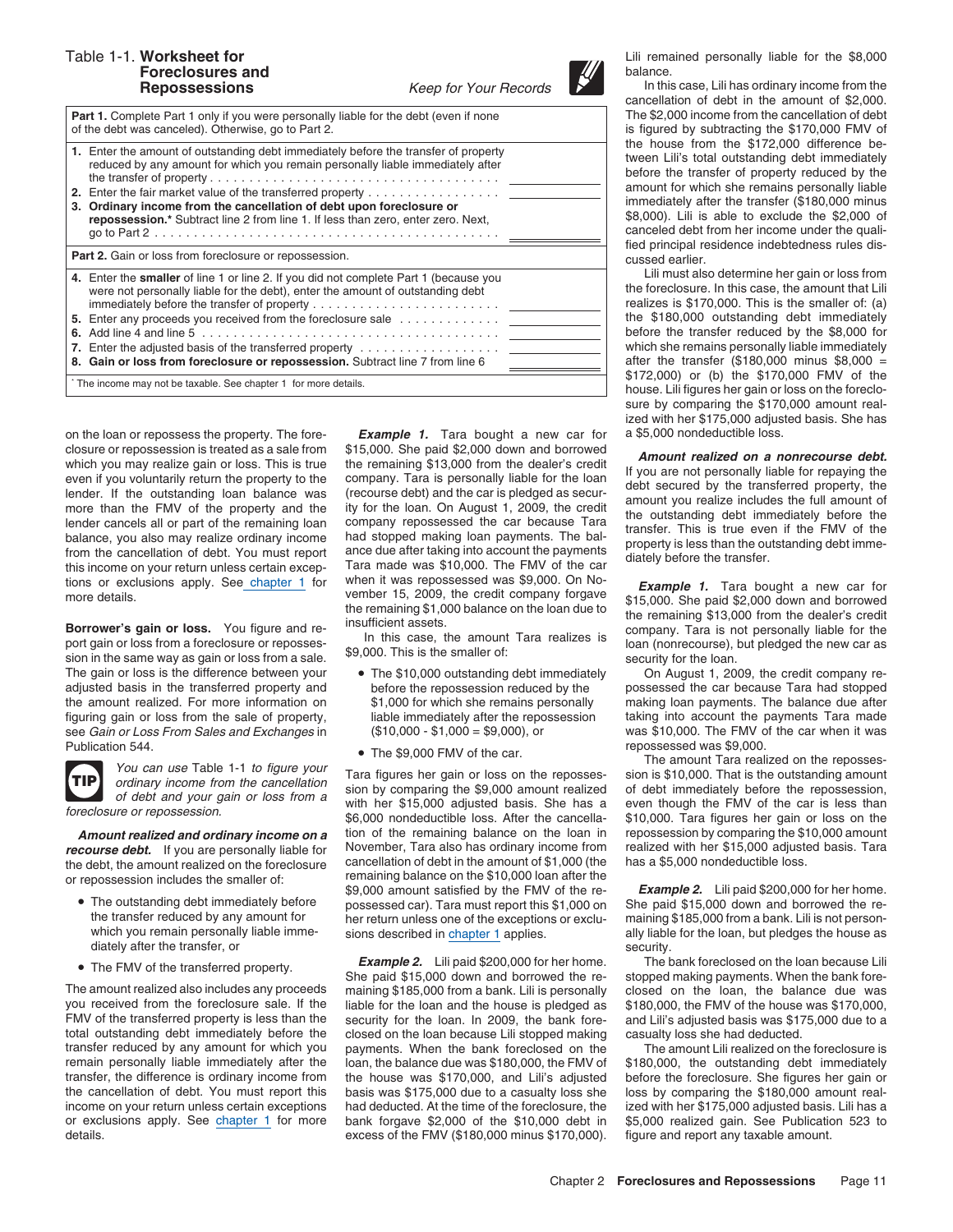**Forms 1099-A and 1099-C.** A lender who ac- liable and the debt is canceled, you will realize principal of Nancy's first and second mortgage quires an interest in your property in a foreclo-<br>sure or repossession should send you Form This income is separate from any loss realized off personal credit cards and to pay college sure or repossession should send you Form This income is separate from any loss realized off personal credit cards and to pay college<br>1099-A, Acquisition or Abandonment of Se- from abandonment of the property. You must tui 1099-A, Acquisition or Abandonment of Se-<br>
1099-A, Acquisition or Abandonment of Se-<br>
1099-A, Acquisition or Abandonment of Se-<br>
1009-A, Acquisition or Abandonment of Se-<br>
1009-A, Acquisition or Abandonment of Se-<br>
1009-A, cured Property, showing information you need report this income on your return unless one of has qualified principal residence indebtedness<br>to figure your gain or loss. However, if the lender the exceptions or exclusions d to figure your gain or loss. However, if the lender the exceptions or exclusions described in chap-<br>also cancels part of your debt and must file Form ter 1 applies. See chapter 1 for more details. In panced debt is qualifi also cancels part of your debt and must file Form the 1 applies. See chapter 1 for more details. annoced debt is qualified principal residence in-<br>1099-C, the lender can include the information on that<br>form instead of on F mess of lending money. For foreclosures or can include the information about the abandon-<br>repossessions occurring in 2009, these forms ment on that form instead of on Form 1099-A. agreed to a loan modification (a "workout" Should have been sent to you by February 1, The lender must file Form 1099-C and send you resulted in a \$40,000 reduction in the principal should have been sent to you by February 1, The lender must file Form 1099-C and se a copy if the amount of debt canceled is \$600 or

secures a debt for which you are personally mortgage loan minus \$440,000 outstanding

more and the lender is a financial institution, nor in bankruptcy at the time of the loan modifi-<br>credit union, federal government agency, or any cation. credit union, federal government agency, or any organization that has a significant trade or busi- Nancy received a 2009 Form 1099-C from ness of lending money. For abandonments of her bank in January 2010 showing canceled property and debt cancellations occurring in debt of \$40,000 in box 2. To determine if she

**Canceled debt.** If the abandoned property the additional \$35,000 debt (\$475,000 new 14.

2009, these forms should have been sent to you must include the canceled debt in her income, **3.** by February 1, 2010. Nancy must determine whether she meets any of the exceptions or exclusions that apply to canceled debts. Nancy determines that the only **Abandonments** exception or exclusion that applies to her is the qualified principal residence indebtedness exclusion.

The abandoment of property, is a disposition of the S40,000 of caroeled debt that was qualitating and permanetity give up possession in the multiplit and permanetity give up to the S40,000 of caroeled debt that was qualit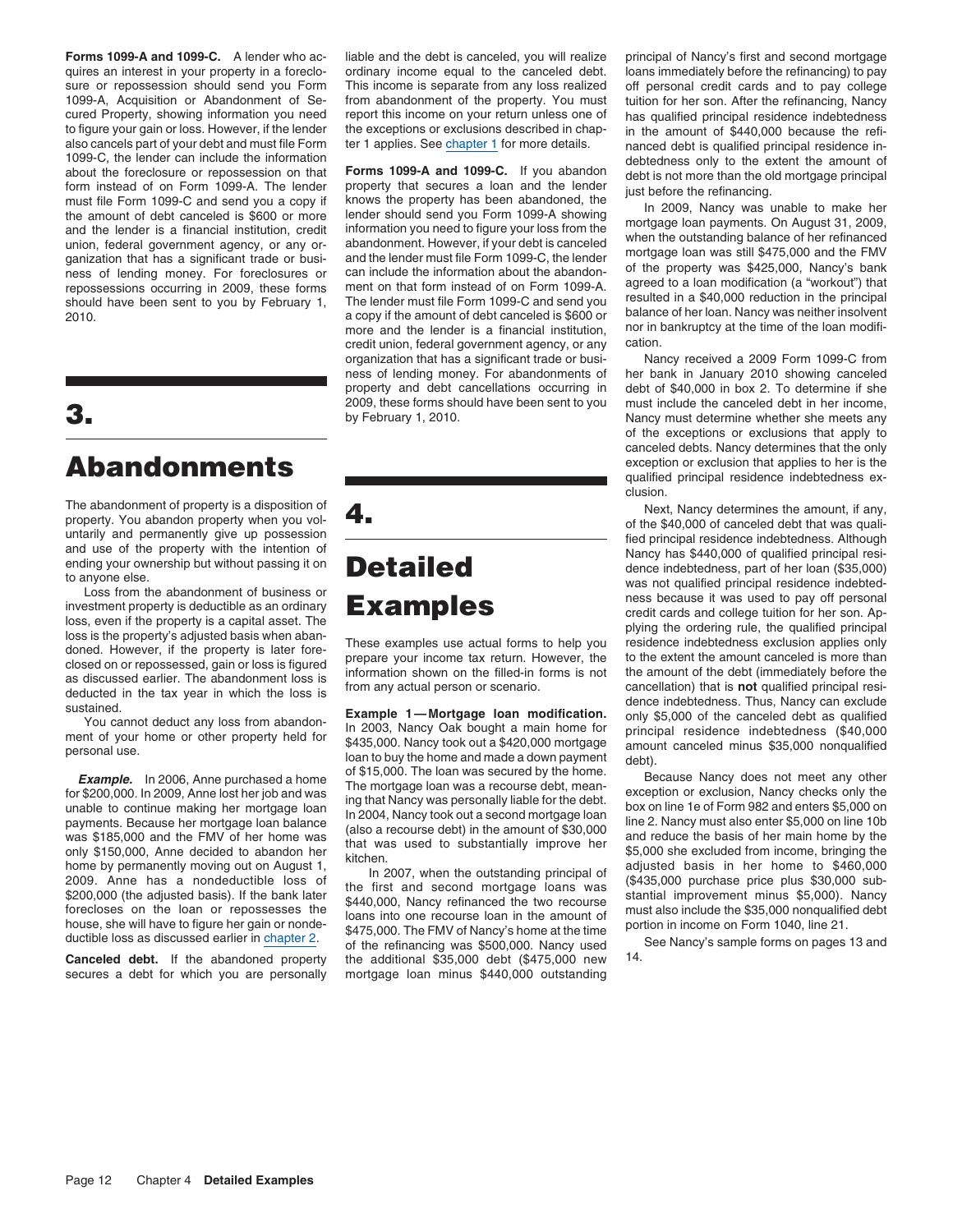| CREDITOR'S name, street address, city, state, ZIP code, and telephone no.<br>Goodold Bank<br>54 Happy Street<br>Anytown, FL 00000<br><b>CREDITOR'S federal identification number</b> |                                |                                                                       | 1 Date canceled<br>8-31-2009<br>2 Amount of debt canceled<br>\$40,000.00<br>3 Interest if included in box 2 |    | OMB No. 1545-1424                                                                                |                 | <b>Cancellation</b>                                   |    |
|--------------------------------------------------------------------------------------------------------------------------------------------------------------------------------------|--------------------------------|-----------------------------------------------------------------------|-------------------------------------------------------------------------------------------------------------|----|--------------------------------------------------------------------------------------------------|-----------------|-------------------------------------------------------|----|
|                                                                                                                                                                                      |                                |                                                                       |                                                                                                             |    |                                                                                                  |                 |                                                       |    |
|                                                                                                                                                                                      |                                |                                                                       |                                                                                                             |    | 2019                                                                                             |                 |                                                       |    |
|                                                                                                                                                                                      |                                |                                                                       |                                                                                                             |    |                                                                                                  |                 | of Debt                                               |    |
|                                                                                                                                                                                      |                                |                                                                       | \$                                                                                                          |    | Form 1099-C                                                                                      |                 |                                                       |    |
|                                                                                                                                                                                      | DEBTOR'S identification number |                                                                       | 4 Debt description                                                                                          |    |                                                                                                  |                 | <b>Copy B</b>                                         |    |
| 10-6543210                                                                                                                                                                           |                                | 123-00-6789                                                           | Home mortgage loan                                                                                          |    |                                                                                                  |                 | <b>For Debtor</b>                                     |    |
| DEBTOR'S name                                                                                                                                                                        |                                |                                                                       |                                                                                                             |    |                                                                                                  |                 | This is important tax                                 |    |
| Nancy Oak                                                                                                                                                                            |                                |                                                                       |                                                                                                             |    |                                                                                                  |                 | information and is being<br>furnished to the Internal |    |
|                                                                                                                                                                                      |                                |                                                                       |                                                                                                             |    |                                                                                                  |                 | Revenue Service. If you                               |    |
|                                                                                                                                                                                      |                                |                                                                       |                                                                                                             |    |                                                                                                  |                 | are required to file a                                |    |
| Street address (including apt. no.)                                                                                                                                                  |                                |                                                                       |                                                                                                             |    | 5 Was borrower personally liable for repayment of the debt?                                      |                 | return, a negligence<br>penalty or other              |    |
| 360 Degree Circle                                                                                                                                                                    |                                |                                                                       |                                                                                                             |    |                                                                                                  |                 | sanction may be                                       |    |
| City, state, and ZIP code                                                                                                                                                            |                                |                                                                       |                                                                                                             |    |                                                                                                  |                 | imposed on you if<br>taxable income results           |    |
| Anyplace, FL 00000                                                                                                                                                                   |                                |                                                                       |                                                                                                             |    | Yes                                                                                              | No              | from this transaction                                 |    |
| Account number (see instructions)                                                                                                                                                    |                                |                                                                       | 6 Bankruptcy (if checked)                                                                                   |    | 7 Fair market value of property                                                                  |                 | and the IRS determines<br>that it has not been        |    |
|                                                                                                                                                                                      |                                |                                                                       |                                                                                                             |    | \$                                                                                               |                 | reported.                                             |    |
| Form 1099-C                                                                                                                                                                          |                                |                                                                       | (keep for your records)                                                                                     |    |                                                                                                  |                 | Department of the Treasury - Internal Revenue Service |    |
| mmm                                                                                                                                                                                  |                                |                                                                       |                                                                                                             |    | uunnunnun uunnunnunnunnun                                                                        |                 |                                                       |    |
| If you did not<br>14                                                                                                                                                                 |                                | Other gains or (losses). Attach Form 4797.                            |                                                                                                             |    |                                                                                                  | 14              |                                                       |    |
| get a W-2,<br>15a                                                                                                                                                                    | IRA distributions .            | 15a                                                                   |                                                                                                             |    | <b>b</b> Taxable amount (see page 24)                                                            | 15 <sub>b</sub> |                                                       |    |
| see page 22.<br>16a                                                                                                                                                                  | Pensions and annuities         | 16a                                                                   |                                                                                                             |    | <b>b</b> Taxable amount (see page 25)                                                            | 16 <sub>b</sub> |                                                       |    |
| 17                                                                                                                                                                                   |                                |                                                                       |                                                                                                             |    | Rental real estate, royalties, partnerships, S corporations, trusts, etc. Attach Schedule E      | 17              |                                                       |    |
| Enclose, but do<br>18<br>not attach, any                                                                                                                                             |                                |                                                                       |                                                                                                             |    |                                                                                                  | 18              |                                                       |    |
| 19<br>payment. Also,                                                                                                                                                                 |                                |                                                                       |                                                                                                             |    | Unemployment compensation in excess of \$2,400 per recipient (see page 27)                       | 19              |                                                       |    |
| 20a<br>please use<br>Form 1040-V.                                                                                                                                                    | Social security benefits       | 20a                                                                   |                                                                                                             |    | <b>b</b> Taxable amount (see page 27)                                                            | 20 <sub>b</sub> |                                                       |    |
| 21<br>22                                                                                                                                                                             |                                | Other income. List type and amount (see page 29) Cancellation of debt |                                                                                                             |    | Add the amounts in the far right column for lines 7 through 21. This is your <b>total income</b> | 21              | 35,000                                                | OO |
| 23                                                                                                                                                                                   |                                | Educator expenses (see page 29)                                       |                                                                                                             | 23 |                                                                                                  | 22              |                                                       |    |
| <b>Adjusted</b><br>24                                                                                                                                                                |                                | Certain business expenses of reservists, performing artists, and      |                                                                                                             |    |                                                                                                  |                 |                                                       |    |
| <b>Gross</b>                                                                                                                                                                         |                                | fee-basis government officials. Attach Form 2106 or 2106-EZ           |                                                                                                             | 24 |                                                                                                  |                 |                                                       |    |
| Income<br>25                                                                                                                                                                         |                                | Health savings account deduction. Attach Form 8889                    |                                                                                                             | 25 |                                                                                                  |                 |                                                       |    |
| 26                                                                                                                                                                                   |                                | Moving expenses. Attach Form 3903                                     |                                                                                                             | 26 |                                                                                                  |                 |                                                       |    |
| 27                                                                                                                                                                                   |                                | One-half of self-employment tax. Attach Schedule SE                   |                                                                                                             | 27 |                                                                                                  |                 |                                                       |    |
| 28                                                                                                                                                                                   |                                | Self-employed SEP, SIMPLE, and qualified plans<br><u>MMMMMMMMM/</u>   |                                                                                                             | 28 |                                                                                                  |                 |                                                       |    |

Form **1040** (2009)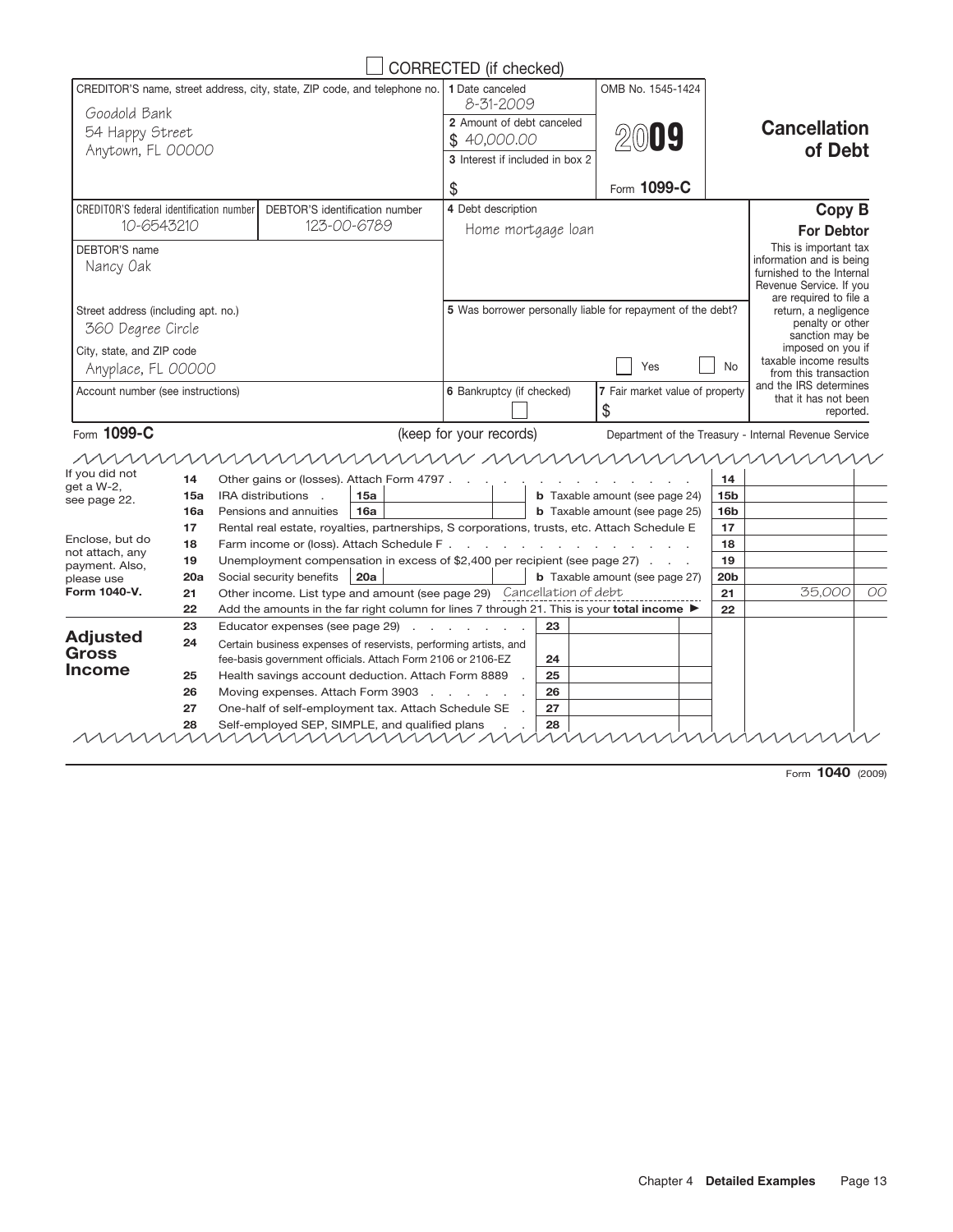| Form | 982               |
|------|-------------------|
|      | (Rev. March 2009) |

## $R_{\text{term}}$  **982 Discussion of Tax Attributes Due to Discharge of**  $\bigcup_{\text{OMB No. 1545-0046}}$ Indebtedness (and Section 1082 Basis Adjustment)

**Attach this form to your income tax return.**

Attachment Sequence No. **94**

|                                                            | Department of the Treasury<br>Internal Revenue Service | Attach this form to your income tax return.                                                                                                                                                                                                                                                                                                                                                                                                                                                                                                                                               |                                          | או וסוונטש<br>Sequence No. 94 |
|------------------------------------------------------------|--------------------------------------------------------|-------------------------------------------------------------------------------------------------------------------------------------------------------------------------------------------------------------------------------------------------------------------------------------------------------------------------------------------------------------------------------------------------------------------------------------------------------------------------------------------------------------------------------------------------------------------------------------------|------------------------------------------|-------------------------------|
|                                                            | Name shown on return<br>Nancy Oak                      |                                                                                                                                                                                                                                                                                                                                                                                                                                                                                                                                                                                           | <b>Identifying number</b><br>123-00-6789 |                               |
|                                                            | Part I                                                 | <b>General Information</b> (see instructions)                                                                                                                                                                                                                                                                                                                                                                                                                                                                                                                                             |                                          |                               |
| 1.<br>a<br>b<br>c<br>d<br>e<br>$\mathbf f$<br>$\mathbf{2}$ |                                                        | Amount excluded is due to (check applicable box(es)):<br>Discharge of indebtedness to the extent insolvent (not in a title 11 case).<br>Discharge of qualified farm indebtedness<br>the contract of the contract of the contract of the contract of the contract of<br>Discharge of qualified principal residence indebtedness<br>and a series of the contract of the contract of the contract of the contract of<br>Discharge of certain indebtedness of a qualified individual because of Midwestern disasters .<br>Total amount of discharged indebtedness excluded from gross income. | 2 <sup>1</sup>                           | 5,000.00                      |
| 3                                                          |                                                        | Do you elect to treat all real property described in section 1221(a)(1), relating to property held for sale to<br>customers in the ordinary course of a trade or business, as if it were depreciable property?                                                                                                                                                                                                                                                                                                                                                                            |                                          | $\Box$ Yes<br>__  No          |
|                                                            | Part II                                                | Reduction of Tax Attributes. You must attach a description of any transactions resulting in the reduction in<br>basis under section 1017. See Regulations section 1.1017-1 for basis reduction ordering rules, and, if applicable,<br>required partnership consent statements. (For additional information, see the instructions for Part II.)                                                                                                                                                                                                                                            |                                          |                               |
| 4                                                          |                                                        | Enter amount excluded from gross income:<br>For a discharge of qualified real property business indebtedness, applied to reduce the basis of<br>depreciable real property enters and a series and a series and a series and a series and a series and a series                                                                                                                                                                                                                                                                                                                            | 4                                        |                               |
| 5                                                          |                                                        | That you elect under section 108(b)(5) to apply first to reduce the basis (under section 1017) of                                                                                                                                                                                                                                                                                                                                                                                                                                                                                         | 5                                        |                               |
| 6                                                          |                                                        | Applied to reduce any net operating loss that occurred in the tax year of the discharge or carried                                                                                                                                                                                                                                                                                                                                                                                                                                                                                        | 6                                        |                               |
| 7<br>8                                                     |                                                        | Applied to reduce any general business credit carryover to or from the tax year of the discharge<br>Applied to reduce any minimum tax credit as of the beginning of the tax year immediately after<br>the tax year of the discharge enters and a series and a series and a series of the discharge enters and a series of the discharge enters and the term of the discharge enters of the discharge enters of the discharge enters                                                                                                                                                       | 7<br>8                                   |                               |
| 9                                                          |                                                        | Applied to reduce any net capital loss for the tax year of the discharge including any capital loss<br>carryovers to the tax year of the discharge entering the state of the discharge of the state of the state of the discharge of the state of the state of the state of the state of the state of the state of the state of the s                                                                                                                                                                                                                                                     | 9                                        |                               |
|                                                            |                                                        | 10a Applied to reduce the basis of nondepreciable and depreciable property if not reduced on line<br>5. DO NOT use in the case of discharge of qualified farm indebtedness.                                                                                                                                                                                                                                                                                                                                                                                                               | 10a                                      |                               |
|                                                            | checked                                                | <b>b</b> Applied to reduce the basis of your principal residence. Enter amount here ONLY if line 1e is<br>de la participat de la participat de la participat de la participat de la participat de                                                                                                                                                                                                                                                                                                                                                                                         | 10 <sub>b</sub>                          | 5.000.00                      |
| 11                                                         |                                                        | For a discharge of qualified farm indebtedness, applied to reduce the basis of:<br>a Depreciable property used or held for use in a trade or business, or for the production of income, if                                                                                                                                                                                                                                                                                                                                                                                                | 11a                                      |                               |
| b                                                          |                                                        | Land used or held for use in a trade or business of farming                                                                                                                                                                                                                                                                                                                                                                                                                                                                                                                               | 11 <sub>b</sub>                          |                               |
|                                                            |                                                        | Other property used or held for use in a trade or business, or for the production of income.                                                                                                                                                                                                                                                                                                                                                                                                                                                                                              | 11c                                      |                               |
| 12                                                         |                                                        | Applied to reduce any passive activity loss and credit carryovers from the tax year of the discharge                                                                                                                                                                                                                                                                                                                                                                                                                                                                                      | 12                                       |                               |
| 13                                                         |                                                        | Applied to reduce any foreign tax credit carryover to or from the tax year of the discharge.                                                                                                                                                                                                                                                                                                                                                                                                                                                                                              | 13                                       |                               |
|                                                            | Part III                                               | Consent of Corporation to Adjustment of Basis of Its Property Under Section 1082(a)(2)                                                                                                                                                                                                                                                                                                                                                                                                                                                                                                    |                                          |                               |

| (State of incorporation)                                                                                                                  |  |
|-------------------------------------------------------------------------------------------------------------------------------------------|--|
|                                                                                                                                           |  |
|                                                                                                                                           |  |
| under section 1082(a)(2) in effect at the time of filing its income tax return for that year. The corporation is organized under the laws |  |
| Under that section, the corporation consents to have the basis of its property adjusted in accordance with the regulations prescribed     |  |
|                                                                                                                                           |  |
|                                                                                                                                           |  |

**Note.** *You must attach a description of the transactions resulting in the nonrecognition of gain under section 1081.*

**For Paperwork Reduction Act Notice, see page 5 of this form.**

Cat. No. 17066E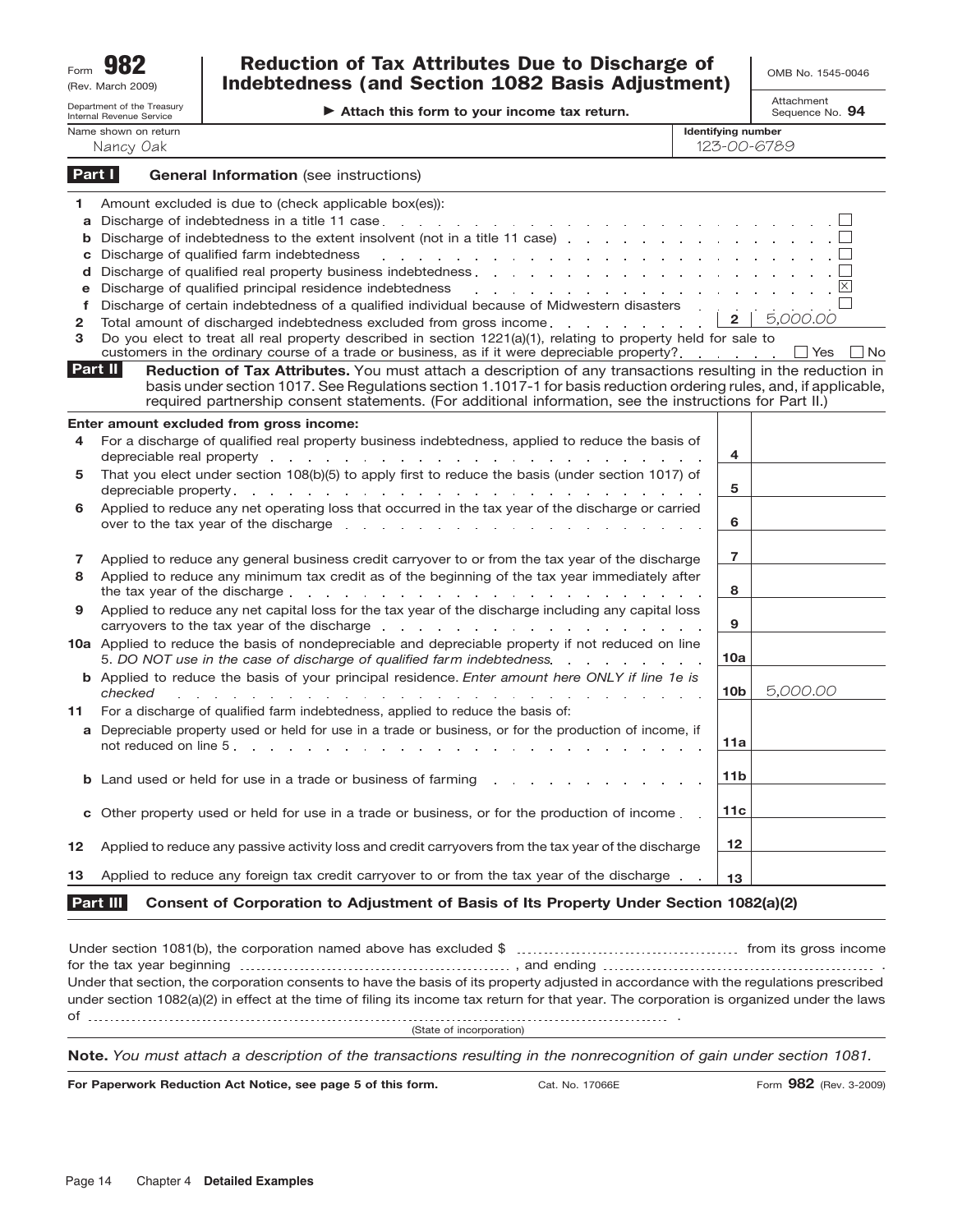**Example 2—Mortgage loan foreclosure.** In include the canceled debt in income, they must box 1e of Form 982 to exclude the canceled debt 2001, John and Mary Elm bought a main home first determine whether they meet any of the under the qualified principal residence exclu-<br>for \$335,000. John and Mary took out a exceptions or exclusions that apply to canceled \$320,000 mortgage loan to buy the home and debts. In this example, John and Mary meet both clusion, the amount that John and Mary can made a down payment of \$15,000. The loan was the insolvency and qualified principal resi made a down payment of \$15,000. The loan was the insolvency and qualified principal residence exclude is not limited because their qualified secured by the home and is a recourse debt, indebtedness exclusions. secured by the home and is a recourse debt, indebtedness exclusions. principal residence indebtedness is not more<br>meaning John and Mary are personally liable for John and Mary complete the insolvency than \$2 million and no

mortgage loan payments and on March 1, 2009, cause at that time their liabilities exceeded the of Form 982. Because John and Mary no longer<br>when the outstanding balance of the mortgage FMV of their assets by \$11,500 (\$320, loan was \$315,000 and the FMV of the property liabilities minus \$309,000 FMV of total assets). Mary have no remaining basis in the home at the was \$290,000, the bank foreclosed on the prop-<br>Was \$290,000, the bank foreclose erty and simultaneously canceled the remaining qualified principal residence indebtedness, the Mary leave line 10b of Form 982 blank.<br>mortgage debt. Immediately before the foreclo-<br>insolvency exclusion only applies if John

box 2 (\$315,000 outstanding balance minus insolvency exclusion their exclusion would be<br>\$290,000 FMV) and an FMV of \$290,000 in box limited to the amount by which they were insol-<br>\$290,000 FMV) and an FMV of \$290,000 in bo 7. In order to determine if John and Mary must vent (\$11,500). Instead, John and Mary check

exceptions or exclusions that apply to canceled

the debt.<br>4 worksheet and determine that they were insol-<br>4 John and Mary became unable to make their<br>4 vent immediately before the cancellation be-enter the full \$25,000 of canceled debt on line However, because the entire debt canceled is time of the debt cancellation. Thus, John and qualified principal residence indebtedness, the Mary leave line 10b of Form 982 blank. mortgage debt. Immediately before the foreclo-<br>sure, John and Mary's only other assets and Mary elect to apply the insolvency exclusion they have a gain or loss from the foreclosure.<br>Iiabilities were a checking account wit

 $\Box$  CORRECTED (if checked)

than \$2 million and no portion of the loan was enter the full \$25,000 of canceled debt on line 2 own the home due to the foreclosure, John and

liabilities were a checking account with a bal-<br>ance of \$6,000, retirement savings of \$13,000,<br>and credit card debt of \$5,500.<br>John and Mary do not elect to apply the<br>John and Mary received a 2009 Form insolvency exclusion

| Birch Bank<br>76 Spruce Lane<br>Treetown, KS 00000        | CREDITOR'S name, street address, city, state, ZIP code, and telephone no.                                                         | 1 Date canceled<br>3-1-2009<br>2 Amount of debt canceled<br>\$25,000.00<br>3 Interest if included in box 2<br>\$ | OMB No. 1545-1424<br>2009<br>Form 1099-C |    | <b>Cancellation</b><br>of Debt                                                                                                      |
|-----------------------------------------------------------|-----------------------------------------------------------------------------------------------------------------------------------|------------------------------------------------------------------------------------------------------------------|------------------------------------------|----|-------------------------------------------------------------------------------------------------------------------------------------|
| <b>CREDITOR'S federal identification number</b>           | DEBTOR'S identification number                                                                                                    | 4 Debt description                                                                                               |                                          |    | <b>Copy B</b>                                                                                                                       |
| 10-7890123                                                | 234-00-7890                                                                                                                       | Home mortgage loan                                                                                               |                                          |    | <b>For Debtor</b>                                                                                                                   |
| DEBTOR'S name<br>John and Mary Elm                        |                                                                                                                                   |                                                                                                                  |                                          |    | This is important tax<br>information and is being<br>furnished to the Internal<br>Revenue Service. If you<br>are required to file a |
| Street address (including apt. no.)<br>11 Siberian Street |                                                                                                                                   | 5 Was borrower personally liable for repayment of the debt?                                                      |                                          |    | return, a negligence<br>penalty or other<br>sanction may be                                                                         |
| City, state, and ZIP code<br>Treetown, KS 00000           |                                                                                                                                   |                                                                                                                  | Yes                                      | No | imposed on you if<br>taxable income results<br>from this transaction                                                                |
| Account number (see instructions)                         |                                                                                                                                   | 6 Bankruptcy (if checked)                                                                                        | 7 Fair market value of property          |    | and the IRS determines<br>that it has not been                                                                                      |
| 505050                                                    |                                                                                                                                   |                                                                                                                  | \$290,000.00                             |    | reported.                                                                                                                           |
| Form 1099-C                                               |                                                                                                                                   | (keep for your records)                                                                                          |                                          |    | Department of the Treasury - Internal Revenue Service                                                                               |
|                                                           | Table 1-1. Worksheet for Foreclosures and Repossessions (for John and Mary Elm)                                                   |                                                                                                                  |                                          |    |                                                                                                                                     |
| Part 2.                                                   | Part 1. Complete Part 1 only if you were personally liable for the debt (even if none of the debt was canceled). Otherwise, go to |                                                                                                                  |                                          |    |                                                                                                                                     |
|                                                           | 1. Enter the amount of outstanding debt immediately before the transfer of property reduced by any amount for which you           |                                                                                                                  |                                          |    | \$315,000.00<br>\$290,000.00                                                                                                        |
|                                                           | 3. Ordinary income from the cancellation of debt upon foreclosure or repossession.* Subtract line 2 from line 1. If less          |                                                                                                                  |                                          |    | \$25,000.00                                                                                                                         |
| Part 2. Gain or loss from foreclosure or repossession.    |                                                                                                                                   |                                                                                                                  |                                          |    |                                                                                                                                     |
|                                                           | 4. Enter the smaller of line 1 or line 2. If you did not complete Part 1 (because you were not personally liable for the debt),   |                                                                                                                  |                                          |    | \$290,000.00                                                                                                                        |
|                                                           |                                                                                                                                   |                                                                                                                  |                                          |    | \$290,000.00                                                                                                                        |
|                                                           |                                                                                                                                   |                                                                                                                  |                                          |    | \$335,000.00<br>(\$45,000.00)                                                                                                       |
|                                                           |                                                                                                                                   |                                                                                                                  |                                          |    |                                                                                                                                     |

The income may not be taxable. See chapter 1 for more details.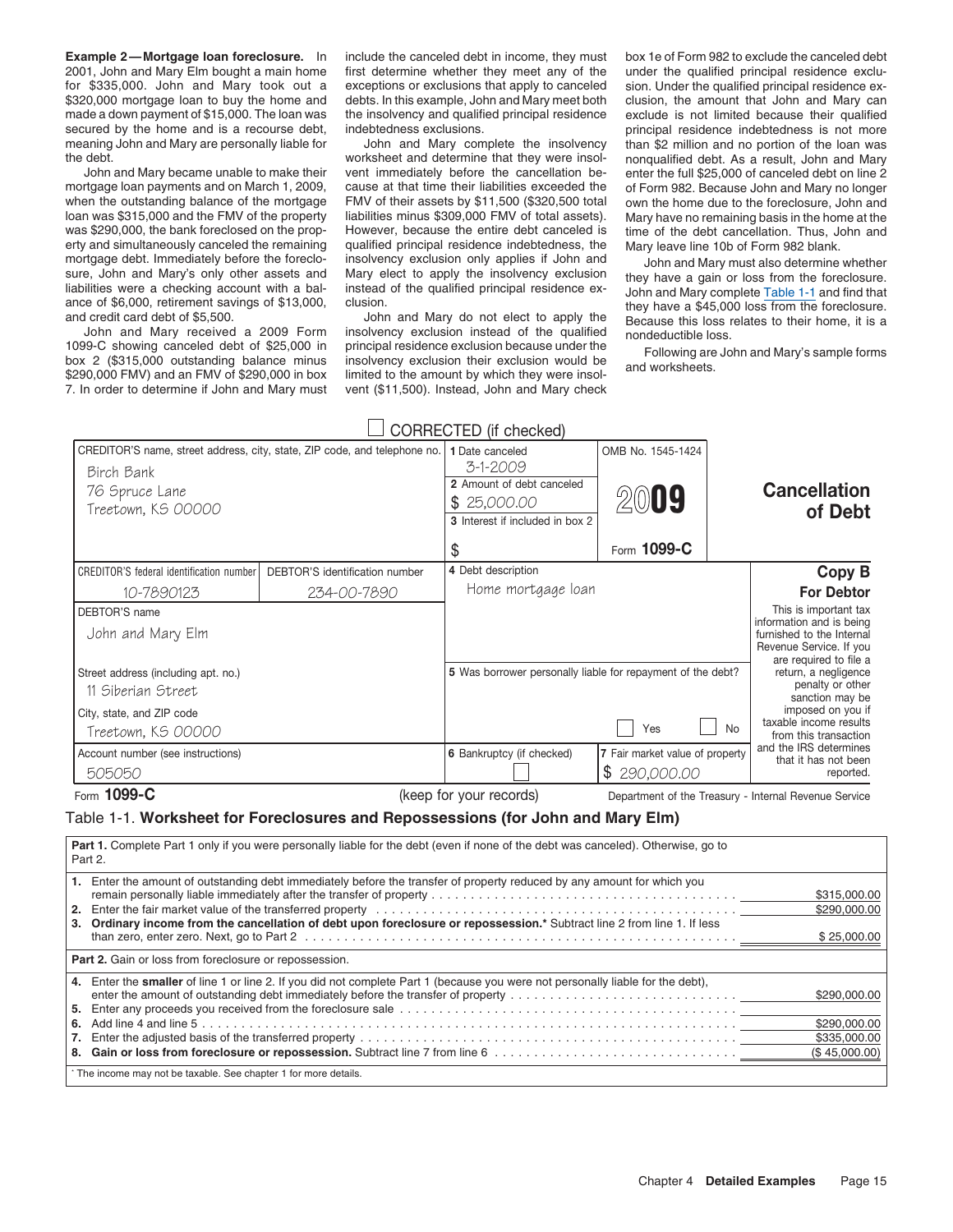# **Insolvency Worksheet—John and Mary Elm** Keep for Your Records

|     | Date debt was canceled (mm/dd/yy)                                                                                                                                                                                                 | 03/01/09                                          |  |  |  |  |  |
|-----|-----------------------------------------------------------------------------------------------------------------------------------------------------------------------------------------------------------------------------------|---------------------------------------------------|--|--|--|--|--|
|     | Part I. Total liabilities immediately before the cancellation (do not include the same liability in more than one category)                                                                                                       |                                                   |  |  |  |  |  |
|     | <b>Amount Owed</b><br><b>Immediately Before the</b><br>Liabilities (debts)<br>Cancellation                                                                                                                                        |                                                   |  |  |  |  |  |
| 1.  | Credit card debt                                                                                                                                                                                                                  | \$<br>5,500                                       |  |  |  |  |  |
| 2.  | Mortgage(s) on real property (including first and second mortgages and home equity loans) (mortgage(s) can be on personal<br>residence, any additional residence, or property held for investment or used in a trade or business) | \$315,000                                         |  |  |  |  |  |
| 3.  | Car and other vehicle loans                                                                                                                                                                                                       | \$                                                |  |  |  |  |  |
| 4.  | Medical bills owed                                                                                                                                                                                                                | \$                                                |  |  |  |  |  |
| 5.  | Student loans                                                                                                                                                                                                                     | \$                                                |  |  |  |  |  |
| 6.  | Accrued or past-due mortgage interest                                                                                                                                                                                             | \$                                                |  |  |  |  |  |
| 7.  | Accrued or past-due real estate taxes                                                                                                                                                                                             | \$                                                |  |  |  |  |  |
| 8.  | Accrued or past-due utilities (water, gas, electric)                                                                                                                                                                              | \$                                                |  |  |  |  |  |
| 9.  | Accrued or past-due child care costs                                                                                                                                                                                              | \$                                                |  |  |  |  |  |
| 10. | Federal or state income taxes remaining due (for prior tax years)                                                                                                                                                                 | \$                                                |  |  |  |  |  |
| 11. | Judgments                                                                                                                                                                                                                         | \$                                                |  |  |  |  |  |
| 12. | Business debts (including those owed as a sole proprietor or partner)                                                                                                                                                             | \$                                                |  |  |  |  |  |
| 13. | Margin debt on stocks and other debt to purchase or secured by investment assets other than real property                                                                                                                         | \$                                                |  |  |  |  |  |
| 14. | Other liabilities (debts) not included above                                                                                                                                                                                      | \$                                                |  |  |  |  |  |
| 15. | Total liabilities immediately before the cancellation. Add lines 1 through 14.                                                                                                                                                    | \$320,500                                         |  |  |  |  |  |
|     | Part II. Fair market value (FMV) of assets owned immediately before the cancellation (do not include the FMV of the same asset in more than one category)                                                                         |                                                   |  |  |  |  |  |
|     | <b>Assets</b>                                                                                                                                                                                                                     | <b>FMV Immediately Before</b><br>the Cancellation |  |  |  |  |  |
| 16. | Cash and bank account balances                                                                                                                                                                                                    | \$<br>6,000                                       |  |  |  |  |  |
| 17. | Homes (including the value of land) (can be main home, any additional home, or property held for investment or used in a<br>trade or business)                                                                                    | \$290,000                                         |  |  |  |  |  |
| 18. | Cars and other vehicles                                                                                                                                                                                                           | \$                                                |  |  |  |  |  |
| 19. | Computers                                                                                                                                                                                                                         | \$                                                |  |  |  |  |  |
| 20. | Household goods and furnishings (for example, appliances, electronics, furniture, etc.)                                                                                                                                           | \$                                                |  |  |  |  |  |
| 21. | Tools                                                                                                                                                                                                                             | \$                                                |  |  |  |  |  |
| 22. | Jewelry                                                                                                                                                                                                                           | \$                                                |  |  |  |  |  |
| 23. | Clothing                                                                                                                                                                                                                          | \$                                                |  |  |  |  |  |
| 24. | <b>Books</b>                                                                                                                                                                                                                      | \$                                                |  |  |  |  |  |
| 25. | Stocks and bonds                                                                                                                                                                                                                  | \$                                                |  |  |  |  |  |
| 26. | Investments in coins, stamps, paintings, or other collectibles                                                                                                                                                                    | \$                                                |  |  |  |  |  |
| 27. | Firearms, sports, photographic, and other hobby equipment                                                                                                                                                                         | \$                                                |  |  |  |  |  |
| 28. | Interest in retirement accounts (IRA accounts, 401(k) accounts, and other retirement accounts)                                                                                                                                    | \$13,000                                          |  |  |  |  |  |
| 29. | Interest in a pension plan                                                                                                                                                                                                        | \$                                                |  |  |  |  |  |
| 30. | Interest in education accounts                                                                                                                                                                                                    | \$                                                |  |  |  |  |  |
| 31. | Cash value of life insurance                                                                                                                                                                                                      | \$                                                |  |  |  |  |  |
| 32. | Security deposits with landlords, utilities, and others                                                                                                                                                                           | \$                                                |  |  |  |  |  |
| 33. | Interests in partnerships                                                                                                                                                                                                         | \$                                                |  |  |  |  |  |
| 34. | Value of investment in a business                                                                                                                                                                                                 | \$                                                |  |  |  |  |  |
| 35. | Other investments (for example, annuity contracts, guaranteed investment contracts, mutual funds, commodity accounts,<br>interests in hedge funds, and options)                                                                   | \$                                                |  |  |  |  |  |
| 36. | Other assets not included above                                                                                                                                                                                                   | \$                                                |  |  |  |  |  |
| 37. | FMV of total assets immediately before the cancellation. Add lines 16 through 36.                                                                                                                                                 | \$309,000                                         |  |  |  |  |  |
|     | Part III. Insolvency                                                                                                                                                                                                              |                                                   |  |  |  |  |  |
| 38. | Amount of Insolvency. Subtract line 37 from line 15. If zero or less, you are not insolvent.                                                                                                                                      | \$11,500                                          |  |  |  |  |  |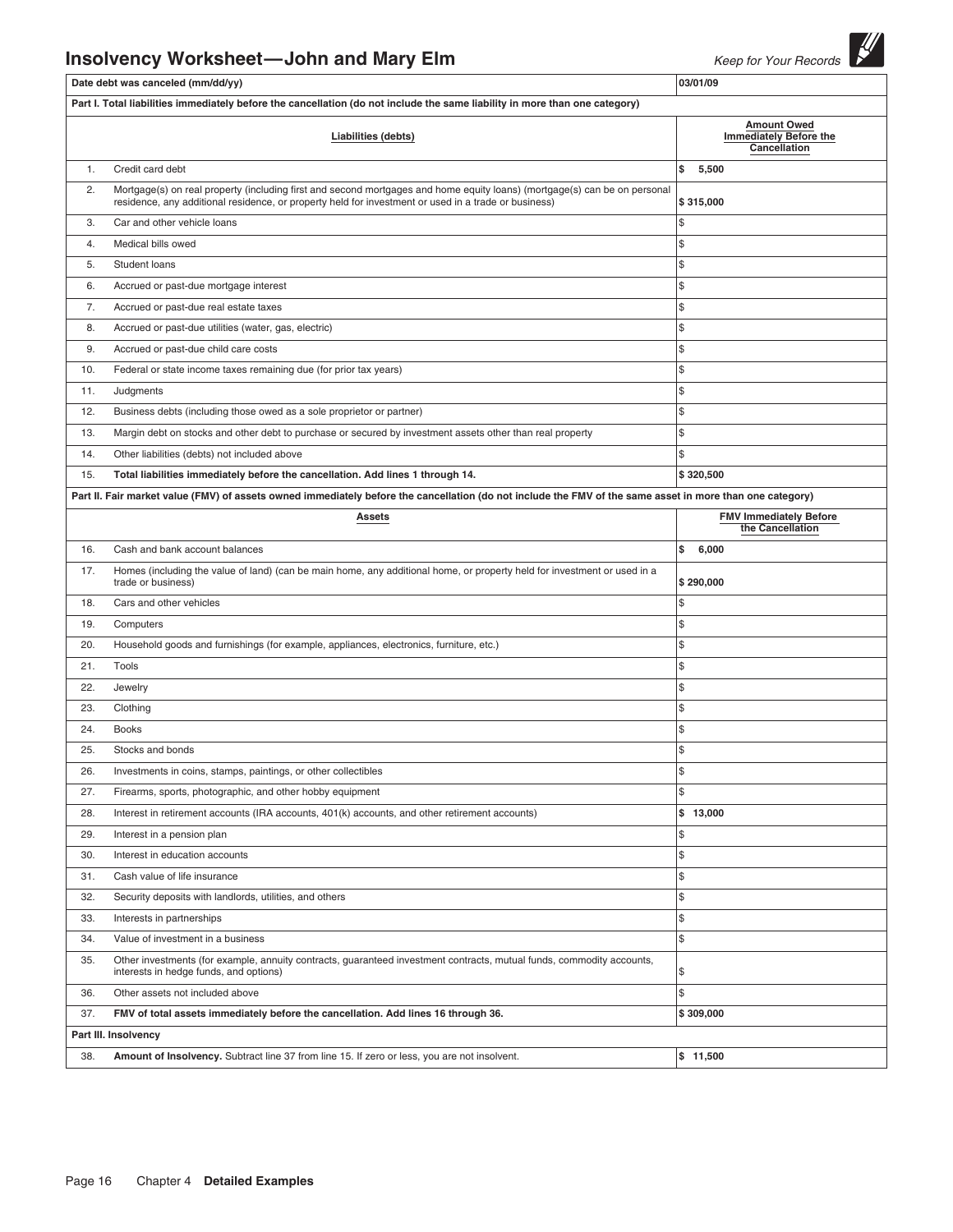| Form | 982               |
|------|-------------------|
|      | (Rev. March 2009) |

## $R_{\text{term}}$  **982 Discussion of Tax Attributes Due to Discharge of**  $\bigcup_{\text{OMB No. 1545-0046}}$ Indebtedness (and Section 1082 Basis Adjustment)

Attachment Sequence No. **94**

|                                 | Department of the Treasury<br><b>Internal Revenue Service</b> | Attach this form to your income tax return.                                                                                                                                                                                                                                                                                                                                                                                                                                                                                                                                                                                                                                      |                                          | הננטטו וו וטוונ<br>Sequence No. 94 |
|---------------------------------|---------------------------------------------------------------|----------------------------------------------------------------------------------------------------------------------------------------------------------------------------------------------------------------------------------------------------------------------------------------------------------------------------------------------------------------------------------------------------------------------------------------------------------------------------------------------------------------------------------------------------------------------------------------------------------------------------------------------------------------------------------|------------------------------------------|------------------------------------|
|                                 | Name shown on return<br>John and Mary Elm                     |                                                                                                                                                                                                                                                                                                                                                                                                                                                                                                                                                                                                                                                                                  | <b>Identifying number</b><br>234-00-7890 |                                    |
| Part I                          |                                                               | <b>General Information</b> (see instructions)                                                                                                                                                                                                                                                                                                                                                                                                                                                                                                                                                                                                                                    |                                          |                                    |
| 1<br>a<br>b<br>C                |                                                               | Amount excluded is due to (check applicable box(es)):<br>Discharge of indebtedness to the extent insolvent (not in a title 11 case)<br>Discharge of qualified farm indebtedness<br>the contract of the contract of the contract of the contract of the contract of                                                                                                                                                                                                                                                                                                                                                                                                               |                                          |                                    |
| d<br>e<br>$\mathbf f$<br>2<br>3 |                                                               | Discharge of qualified principal residence indebtedness<br>a construction of the construction of the construction of the construction of the construction of the construction of the construction of the construction of the construction of the construction of the construction of the<br>Discharge of certain indebtedness of a qualified individual because of Midwestern disasters<br>Total amount of discharged indebtedness excluded from gross income.<br>Do you elect to treat all real property described in section 1221(a)(1), relating to property held for sale to<br>customers in the ordinary course of a trade or business, as if it were depreciable property? | $\mathbf{2}$                             | 25,000.00<br>$\Box$ No             |
| Part II                         |                                                               | Reduction of Tax Attributes. You must attach a description of any transactions resulting in the reduction in<br>basis under section 1017. See Regulations section 1.1017-1 for basis reduction ordering rules, and, if applicable,<br>required partnership consent statements. (For additional information, see the instructions for Part II.)                                                                                                                                                                                                                                                                                                                                   |                                          | ∐ Yes                              |
| 4                               |                                                               | Enter amount excluded from gross income:<br>For a discharge of qualified real property business indebtedness, applied to reduce the basis of<br>depreciable real property entering and and and and and annual contract of the contract of the contract of the contract of the contract of the contract of the contract of the contract of the contract of the contract of the                                                                                                                                                                                                                                                                                                    | 4                                        |                                    |
| 5                               |                                                               | That you elect under section 108(b)(5) to apply first to reduce the basis (under section 1017) of                                                                                                                                                                                                                                                                                                                                                                                                                                                                                                                                                                                | 5                                        |                                    |
| 6                               |                                                               | Applied to reduce any net operating loss that occurred in the tax year of the discharge or carried<br>over to the tax year of the discharge entitled as a set of the tax year of the discharge entitled as a set of the tax of the discharge entitled as a set of the tax of the discharge entitled as a set of the tax of the disch                                                                                                                                                                                                                                                                                                                                             | 6                                        |                                    |
| 7<br>8                          |                                                               | Applied to reduce any general business credit carryover to or from the tax year of the discharge<br>Applied to reduce any minimum tax credit as of the beginning of the tax year immediately after<br>the tax year of the discharge entries and a series of the discharge entries and a series of the discharge entries and a series of the discharge entries of the discharge entries of the discharge entries of the discharge ent                                                                                                                                                                                                                                             | $\overline{7}$<br>8                      |                                    |
| 9                               |                                                               | Applied to reduce any net capital loss for the tax year of the discharge including any capital loss<br>carryovers to the tax year of the discharge entitled as a set of the tax of the discharge entitled as a set of the discharge of the set of the set of the set of the set of the set of the set of the set of the set of the se                                                                                                                                                                                                                                                                                                                                            | 9                                        |                                    |
|                                 |                                                               | 10a Applied to reduce the basis of nondepreciable and depreciable property if not reduced on line<br>5. DO NOT use in the case of discharge of qualified farm indebtedness.                                                                                                                                                                                                                                                                                                                                                                                                                                                                                                      | 10a                                      |                                    |
|                                 | checked                                                       | <b>b</b> Applied to reduce the basis of your principal residence. Enter amount here ONLY if line 1e is<br>and the contract of the contract of the contract of                                                                                                                                                                                                                                                                                                                                                                                                                                                                                                                    | 10 <sub>b</sub>                          |                                    |
| 11                              |                                                               | For a discharge of qualified farm indebtedness, applied to reduce the basis of:<br>a Depreciable property used or held for use in a trade or business, or for the production of income, if<br>not reduced on line 5.<br>and a straight and a straight                                                                                                                                                                                                                                                                                                                                                                                                                            | 11a                                      |                                    |
| b.                              |                                                               | Land used or held for use in a trade or business of farming                                                                                                                                                                                                                                                                                                                                                                                                                                                                                                                                                                                                                      | 11 <sub>b</sub>                          |                                    |
| c                               |                                                               | Other property used or held for use in a trade or business, or for the production of income.                                                                                                                                                                                                                                                                                                                                                                                                                                                                                                                                                                                     | 11c                                      |                                    |
| 12                              |                                                               | Applied to reduce any passive activity loss and credit carryovers from the tax year of the discharge                                                                                                                                                                                                                                                                                                                                                                                                                                                                                                                                                                             | 12                                       |                                    |
| 13                              |                                                               | Applied to reduce any foreign tax credit carryover to or from the tax year of the discharge.                                                                                                                                                                                                                                                                                                                                                                                                                                                                                                                                                                                     | 13                                       |                                    |
|                                 | Part III                                                      | Consent of Corporation to Adjustment of Basis of Its Property Under Section 1082(a)(2)                                                                                                                                                                                                                                                                                                                                                                                                                                                                                                                                                                                           |                                          |                                    |

| Under that section, the corporation consents to have the basis of its property adjusted in accordance with the regulations prescribed     |  |
|-------------------------------------------------------------------------------------------------------------------------------------------|--|
| under section 1082(a)(2) in effect at the time of filing its income tax return for that year. The corporation is organized under the laws |  |
|                                                                                                                                           |  |
| (State of incorporation)                                                                                                                  |  |
| Nets, Vaugust ottaab a desarintian of the transpotions resulting in the nonreasonitian of gain under section 1001                         |  |

**Note.** *You must attach a description of the transactions resulting in the nonrecognition of gain under section 1081.*

**For Paperwork Reduction Act Notice, see page 5 of this form.**

Cat. No. 17066E

Form **982** (Rev. 3-2009)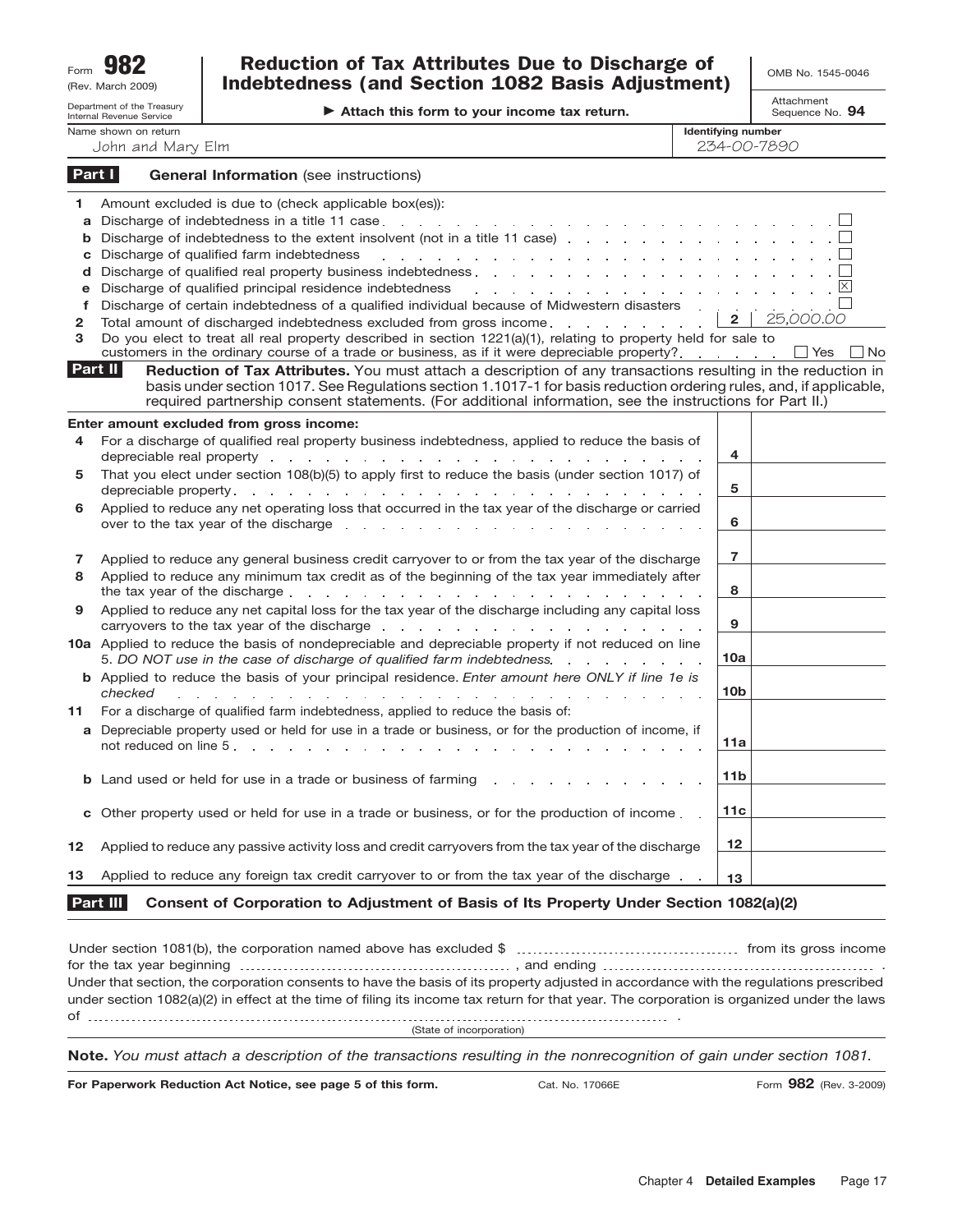\$750,000 in box 2 (the remaining balance on the in box 7 (FMV of the property). Although Kathy 2009.<br>And Frank abandoned the property, the lender The insolvency exclusion does not apply if attributes other than basis of personal use prop-

must also determine whether that canceled debt principal residence indebtedness exclusion.<br>is taxable. Immediately before the cancellation, Kathy and Frank do not elect to have the<br>Kathy and Frank had \$15,000 in a savings Kathy and Frank had \$15,000 in a savings ac- insolvency exclusion apply instead of the qualicount, household furnishings with an FMV of fied principal residence exclusion. Nonetheless, forms and worksheets.

**Example 3—Mortgage loan foreclosure with** \$17,000, a car with an FMV of \$10,000, and they can still apply the insolvency exclusion to debt exceeding \$2 million limit. In 2007, \$18,000 in credit card debt. Kathy and Frank debt exceeding \$2 million limit. In 2007, \$18,000 in credit card debt. Kathy and Frank the \$500,000 nonqualified debt because such the Kathy and Frank Willow got married and entered also had the \$750,000 remaining balance Kathy and Frank Willing optmared and the 4750,000 emaining balance on the debt is not qualified principal residence indebt-<br>Kind a contract with Hive Construction Corpora-<br>mortgage loan at that time. The household fur-<br>edu

basis of personal use property.<br>an FMV of \$10,000 and basis of \$16,000) and Form 982 blank. However, Kathy and Frank are<br>The lender issued a 2009 Form 1099-C to the same household furnishings (still with an also excluding The lender issued a 2009 Form 1099-C to the same household furnishings (still with an also excluding nonqualified debt under the insol-<br>thy and Frank showing canceled debt of FMV of \$17,000 and a basis of \$30,000). Kathy v Kathy and Frank showing canceled debt of FMV of \$17,000 and a basis of \$30,000). Kathy vency exclusion. As a result, Kathy and Frank<br>\$750,000 in box 2 (the remaining balance on the and Frank had no other assets or liabilit \$2,500,000 mortgage debt after application of that time. Kathy and Frank no longer own the based on the amount of canceled debt they are the foreclosure sale proceeds) and \$1,750,000 home because the lender foreclosed on i the foreclosure sale proceeds) and \$1,750,000 home because the lender foreclosed on it in excluding from income under the insolvency<br>in box 7 (FMV of the property). Although Kathy 2009.

and Frank abandoned the property, the lender<br>
did not need to also file a Form 1099-A because the indebtedness is qualified principal residence<br>
die a Form the lender canceled to also file a Form of Digital of the control Framining after the foreclosure (\$2,500,000 unit of and minus \$2,000,000 unit on qualified principal residence indebtedness) is **not** qualified time and the than qualified set in summand general standing dent in the manne Because the lender later canceled the re- \$250,000 (\$750,000 amount canceled minus<br>maining amount of the debt, Kathy and Frank \$500,000 nonqualified debt) under the qualified<br>must also determine whether that canceled debt

- 
- 
-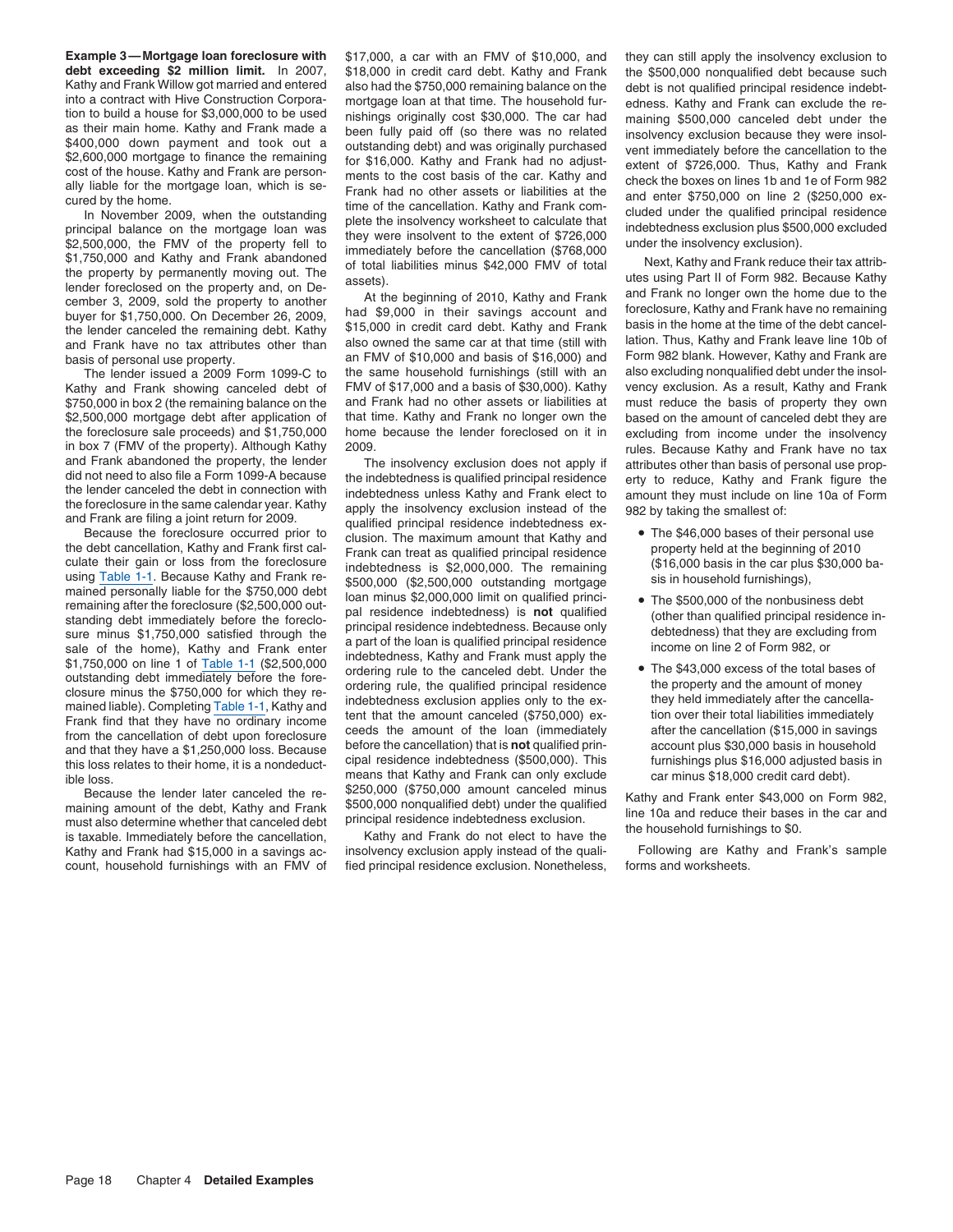# **Insolvency Worksheet—Frank and Kathy Willow** Keep for Your Records

|     | Date debt was canceled (mm/dd/yy)                                                                                                                                                                                                 | 12/26/09                                          |  |  |  |
|-----|-----------------------------------------------------------------------------------------------------------------------------------------------------------------------------------------------------------------------------------|---------------------------------------------------|--|--|--|
|     | Part I. Total liabilities immediately before the cancellation (do not include the same liability in more than one category)                                                                                                       |                                                   |  |  |  |
|     | <b>Amount Owed</b><br><b>Immediately Before the</b><br>Liabilities (debts)<br>Cancellation                                                                                                                                        |                                                   |  |  |  |
| 1.  | Credit card debt                                                                                                                                                                                                                  | \$18,000                                          |  |  |  |
| 2.  | Mortgage(s) on real property (including first and second mortgages and home equity loans) (mortgage(s) can be on personal<br>residence, any additional residence, or property held for investment or used in a trade or business) | \$750,000                                         |  |  |  |
| 3.  | Car and other vehicle loans                                                                                                                                                                                                       | \$                                                |  |  |  |
| 4.  | Medical bills owed                                                                                                                                                                                                                | \$                                                |  |  |  |
| 5.  | Student loans                                                                                                                                                                                                                     | \$                                                |  |  |  |
| 6.  | Accrued or past-due mortgage interest                                                                                                                                                                                             | \$                                                |  |  |  |
| 7.  | Accrued or past-due real estate taxes                                                                                                                                                                                             | \$                                                |  |  |  |
| 8.  | Accrued or past-due utilities (water, gas, electric)                                                                                                                                                                              | \$                                                |  |  |  |
| 9.  | Accrued or past-due child care costs                                                                                                                                                                                              | \$                                                |  |  |  |
| 10. | Federal or state income taxes remaining due (for prior tax years)                                                                                                                                                                 | \$                                                |  |  |  |
| 11. | Judgments                                                                                                                                                                                                                         | \$                                                |  |  |  |
| 12. | Business debts (including those owed as a sole proprietor or partner)                                                                                                                                                             | \$                                                |  |  |  |
| 13. | Margin debt on stocks and other debt to purchase or secured by investment assets other than real property                                                                                                                         | \$                                                |  |  |  |
| 14. | Other liabilities (debts) not included above                                                                                                                                                                                      | \$                                                |  |  |  |
| 15. | Total liabilities immediately before the cancellation. Add lines 1 through 14.                                                                                                                                                    | \$768,000                                         |  |  |  |
|     | Part II. Fair market value (FMV) of assets owned immediately before the cancellation (do not include the FMV of the same asset in more than one category)                                                                         |                                                   |  |  |  |
|     | <b>Assets</b>                                                                                                                                                                                                                     | <b>FMV Immediately Before</b><br>the Cancellation |  |  |  |
| 16. | Cash and bank account balances                                                                                                                                                                                                    | \$15,000                                          |  |  |  |
| 17. | Homes (including the value of land) (can be main home, any additional home, or property held for investment or used in a<br>trade or business)                                                                                    | \$                                                |  |  |  |
| 18. | Cars and other vehicles                                                                                                                                                                                                           | \$10,000                                          |  |  |  |
| 19. | Computers                                                                                                                                                                                                                         | \$                                                |  |  |  |
| 20. | Household goods and furnishings (for example, appliances, electronics, furniture, etc.)                                                                                                                                           | \$17,000                                          |  |  |  |
| 21. | Tools                                                                                                                                                                                                                             | \$                                                |  |  |  |
| 22. | Jewelry                                                                                                                                                                                                                           | \$                                                |  |  |  |
| 23. | Clothing                                                                                                                                                                                                                          | \$                                                |  |  |  |
| 24. | <b>Books</b>                                                                                                                                                                                                                      | \$                                                |  |  |  |
| 25. | Stocks and bonds                                                                                                                                                                                                                  | \$                                                |  |  |  |
| 26. | Investments in coins, stamps, paintings, or other collectibles                                                                                                                                                                    | ¢                                                 |  |  |  |
| 27. | Firearms, sports, photographic, and other hobby equipment                                                                                                                                                                         | \$                                                |  |  |  |
| 28. | Interest in retirement accounts (IRA accounts, 401(k) accounts, and other retirement accounts)                                                                                                                                    | \$                                                |  |  |  |
| 29. | Interest in a pension plan                                                                                                                                                                                                        | \$                                                |  |  |  |
| 30. | Interest in education accounts                                                                                                                                                                                                    | \$                                                |  |  |  |
| 31. | Cash value of life insurance                                                                                                                                                                                                      | \$                                                |  |  |  |
| 32. | Security deposits with landlords, utilities, and others                                                                                                                                                                           | \$                                                |  |  |  |
| 33. | Interests in partnerships                                                                                                                                                                                                         | \$                                                |  |  |  |
| 34. | Value of investment in a business                                                                                                                                                                                                 | \$                                                |  |  |  |
| 35. | Other investments (for example, annuity contracts, guaranteed investment contracts, mutual funds, commodity accounts,<br>interests in hedge funds, and options)                                                                   | \$                                                |  |  |  |
| 36. | Other assets not included above                                                                                                                                                                                                   | \$                                                |  |  |  |
| 37. | FMV of total assets immediately before the cancellation. Add lines 16 through 36.                                                                                                                                                 | \$42,000                                          |  |  |  |
|     | Part III. Insolvency                                                                                                                                                                                                              |                                                   |  |  |  |
| 38. | Amount of Insolvency. Subtract line 37 from line 15. If zero or less, you are not insolvent.                                                                                                                                      | \$726,000                                         |  |  |  |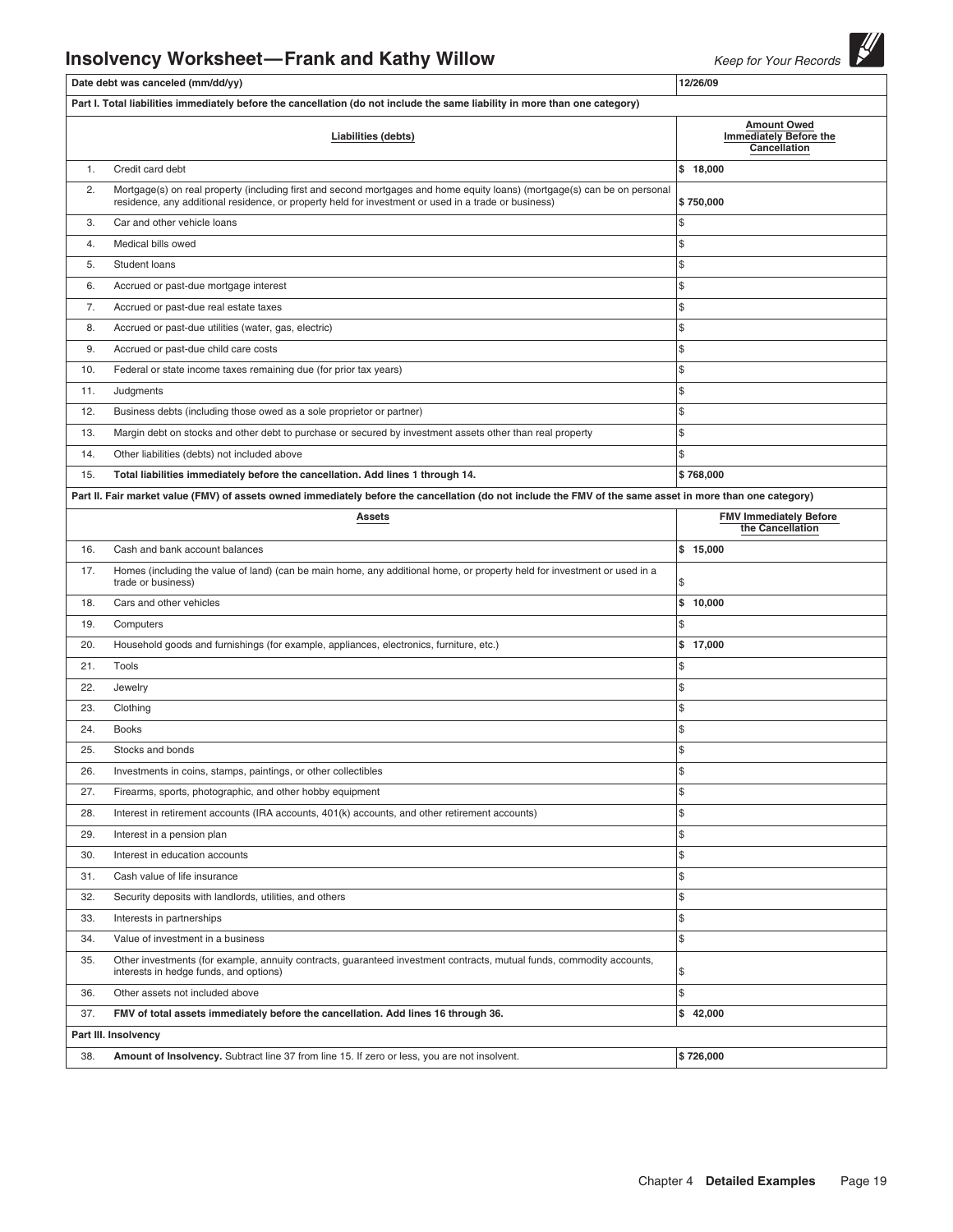| CORRECTED (if checked)                                                                                                            |                                               |                                                                                                               |                                                       |                                                                                                                                     |  |
|-----------------------------------------------------------------------------------------------------------------------------------|-----------------------------------------------|---------------------------------------------------------------------------------------------------------------|-------------------------------------------------------|-------------------------------------------------------------------------------------------------------------------------------------|--|
| CREDITOR'S name, street address, city, state, ZIP code, and telephone no.<br>Bumble Bank<br>5 Market Street<br>Buzztown, NJ 07000 |                                               | 1 Date canceled<br>12-26-2009<br>2 Amount of debt canceled<br>\$750,000.00<br>3 Interest if included in box 2 | OMB No. 1545-1424<br>2009                             | <b>Cancellation</b><br>of Debt                                                                                                      |  |
|                                                                                                                                   |                                               | \$                                                                                                            | Form 1099-C                                           |                                                                                                                                     |  |
| <b>CREDITOR'S federal identification number</b><br>10-7654321                                                                     | DEBTOR'S identification number<br>987-00-4321 | 4 Debt description<br>Home mortgage loan                                                                      |                                                       | <b>Copy B</b><br><b>For Debtor</b>                                                                                                  |  |
| DEBTOR'S name<br>Frank and Kathy Willow                                                                                           |                                               |                                                                                                               |                                                       | This is important tax<br>information and is being<br>furnished to the Internal<br>Revenue Service. If you<br>are required to file a |  |
| Street address (including apt. no.)<br>21 Honeytree Lane, Apt. 5B                                                                 |                                               | 5 Was borrower personally liable for repayment of the debt?                                                   |                                                       | return, a negligence<br>penalty or other<br>sanction may be                                                                         |  |
| City, state, and ZIP code<br>Buzztown, NJ 07000                                                                                   |                                               |                                                                                                               | Yes                                                   | imposed on you if<br>taxable income results<br><b>No</b><br>from this transaction                                                   |  |
| Account number (see instructions)<br>5551212                                                                                      |                                               | <b>6</b> Bankruptcy (if checked)                                                                              | 7 Fair market value of property<br>1,750,000.00<br>\$ | and the IRS determines<br>that it has not been<br>reported.                                                                         |  |

Form 1099-C **C** and The Compartment of the Treasury - Internal Revenue Service (keep for your records)

## Table 1-1. **Worksheet for Foreclosures and Repossessions (for Frank and Kathy Willow)**

| <b>Part 1.</b> Complete Part 1 only if you were personally liable for the debt (even if none of the debt was canceled). Otherwise, go to<br>Part 2.                                                                                                                                                                                                                                                                                                                                               |                                            |  |  |
|---------------------------------------------------------------------------------------------------------------------------------------------------------------------------------------------------------------------------------------------------------------------------------------------------------------------------------------------------------------------------------------------------------------------------------------------------------------------------------------------------|--------------------------------------------|--|--|
| Enter the amount of outstanding debt immediately before the transfer of property reduced by any amount for which you<br>1.<br>remain personally liable immediately after the transfer of property with the state of the state of the state of property and the state of the state of the state of the state of the state of the state of the state of the st<br>2.<br>Ordinary income from the cancellation of debt upon foreclosure or repossession.* Subtract line 2 from line 1. If less<br>3. | \$1,750,000.00<br>\$1,750,000.00<br>\$0.00 |  |  |
| <b>Part 2.</b> Gain or loss from foreclosure or repossession.                                                                                                                                                                                                                                                                                                                                                                                                                                     |                                            |  |  |
| Enter the smaller of line 1 or line 2. If you did not complete Part 1 (because you were not personally liable for the debt),<br>4.<br>5.                                                                                                                                                                                                                                                                                                                                                          | \$1,750,000.00                             |  |  |
| 6.                                                                                                                                                                                                                                                                                                                                                                                                                                                                                                | \$1.750.000.00                             |  |  |
| 8.                                                                                                                                                                                                                                                                                                                                                                                                                                                                                                | \$3,000,000,00<br>(\$1,250,000.00)         |  |  |
| * The income may not be taxable. See chapter 1 for more details.                                                                                                                                                                                                                                                                                                                                                                                                                                  |                                            |  |  |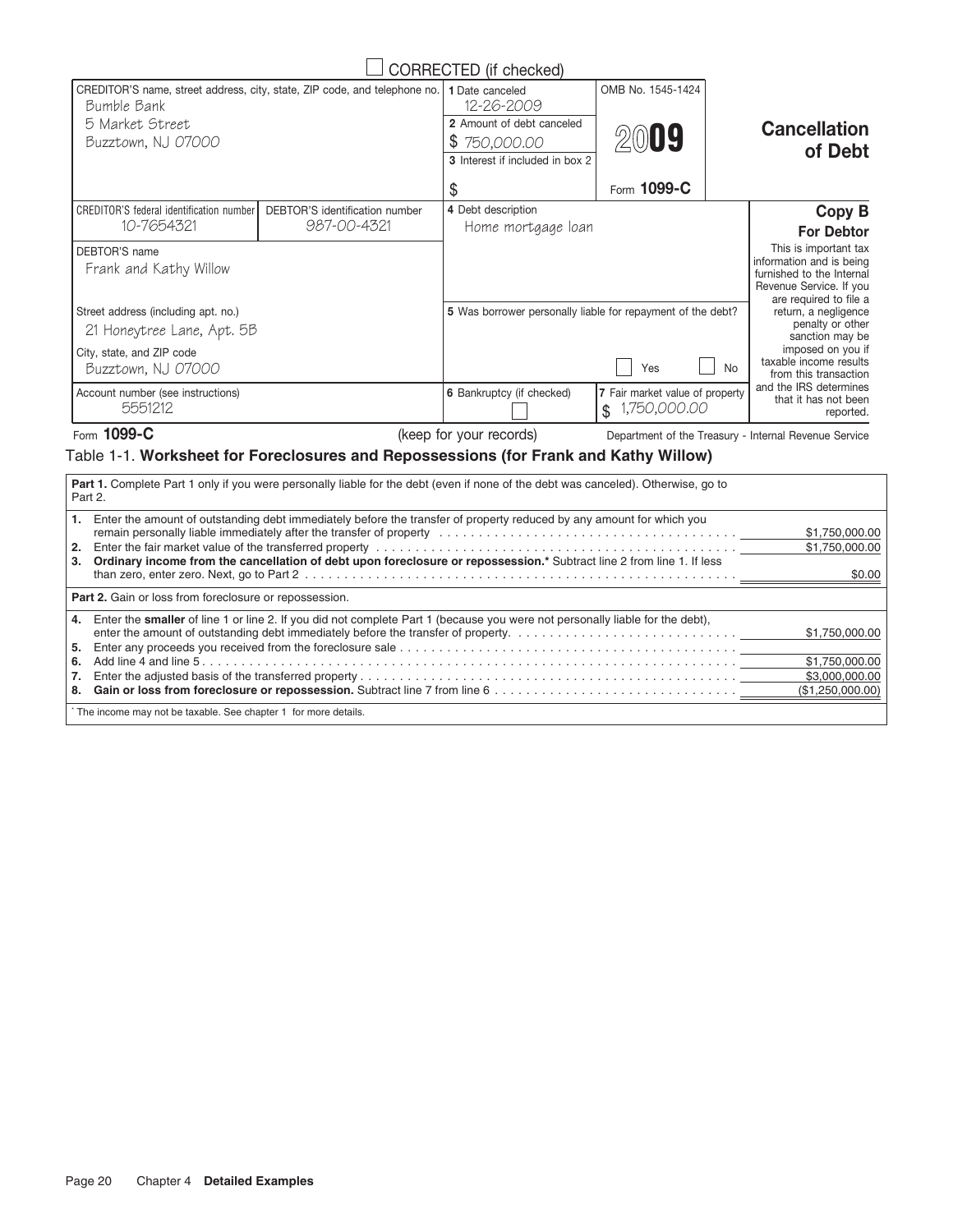| Form                                      | 982<br>(Rev. March 2009)                               | <b>Reduction of Tax Attributes Due to Discharge of</b><br><b>Indebtedness (and Section 1082 Basis Adjustment)</b>                                                                                                                                                                                                                                                                                                                                                                                                                                                                                                                                                                                                                                                                                                                                                                                                                                                                                                                                                                                                                                                                                                                                        |                                          | OMB No. 1545-0046                               |
|-------------------------------------------|--------------------------------------------------------|----------------------------------------------------------------------------------------------------------------------------------------------------------------------------------------------------------------------------------------------------------------------------------------------------------------------------------------------------------------------------------------------------------------------------------------------------------------------------------------------------------------------------------------------------------------------------------------------------------------------------------------------------------------------------------------------------------------------------------------------------------------------------------------------------------------------------------------------------------------------------------------------------------------------------------------------------------------------------------------------------------------------------------------------------------------------------------------------------------------------------------------------------------------------------------------------------------------------------------------------------------|------------------------------------------|-------------------------------------------------|
|                                           | Department of the Treasury<br>Internal Revenue Service | Attach this form to your income tax return.                                                                                                                                                                                                                                                                                                                                                                                                                                                                                                                                                                                                                                                                                                                                                                                                                                                                                                                                                                                                                                                                                                                                                                                                              |                                          | Attachment<br>Sequence No. 94                   |
|                                           | Name shown on return<br>Frank and Kathy Willow         |                                                                                                                                                                                                                                                                                                                                                                                                                                                                                                                                                                                                                                                                                                                                                                                                                                                                                                                                                                                                                                                                                                                                                                                                                                                          | <b>Identifying number</b><br>987-00-4321 |                                                 |
| Part I                                    |                                                        | <b>General Information</b> (see instructions)                                                                                                                                                                                                                                                                                                                                                                                                                                                                                                                                                                                                                                                                                                                                                                                                                                                                                                                                                                                                                                                                                                                                                                                                            |                                          |                                                 |
| 1<br>a<br>b<br>с<br>d<br>e<br>f<br>2<br>з |                                                        | Amount excluded is due to (check applicable box(es)):<br>Discharge of indebtedness in a title 11 case.<br>and the company of the company of the company of the company of the company of the company of the company of the company of the company of the company of the company of the company of the company of the company of the comp<br>Discharge of indebtedness to the extent insolvent (not in a title 11 case) enterpreteration of indeptedness to the extent insolvent (not in a title 11 case) enterpreteration of the control of the case of the case of the ca<br>Discharge of qualified farm indebtedness<br>المناور والمستقل والمستقل والمستقل والمستقل والمستقل والمستقل والمستقل والمستقل والمستقل<br>Discharge of qualified principal residence indebtedness<br>and a series of the contract of the contract of the contract of the contract of<br>Discharge of certain indebtedness of a qualified individual because of Midwestern disasters<br>Total amount of discharged indebtedness excluded from gross income.<br>Do you elect to treat all real property described in section 1221(a)(1), relating to property held for sale to<br>customers in the ordinary course of a trade or business, as if it were depreciable property? | $\mathbf{2}$                             | $ \times $<br>750,000.00<br>$\Box$ Yes<br>_  No |
|                                           | Part II                                                | Reduction of Tax Attributes. You must attach a description of any transactions resulting in the reduction in<br>basis under section 1017. See Regulations section 1.1017-1 for basis reduction ordering rules, and, if applicable,<br>required partnership consent statements. (For additional information, see the instructions for Part II.)                                                                                                                                                                                                                                                                                                                                                                                                                                                                                                                                                                                                                                                                                                                                                                                                                                                                                                           |                                          |                                                 |
| 4                                         |                                                        | Enter amount excluded from gross income:<br>For a discharge of qualified real property business indebtedness, applied to reduce the basis of<br>depreciable real property entering to the contract of the contract of the contract of the contract of the contract of the contract of the contract of the contract of the contract of the contract of the contract of the cont                                                                                                                                                                                                                                                                                                                                                                                                                                                                                                                                                                                                                                                                                                                                                                                                                                                                           | 4                                        |                                                 |
| 5                                         |                                                        | That you elect under section 108(b)(5) to apply first to reduce the basis (under section 1017) of                                                                                                                                                                                                                                                                                                                                                                                                                                                                                                                                                                                                                                                                                                                                                                                                                                                                                                                                                                                                                                                                                                                                                        | 5                                        |                                                 |
| 6                                         |                                                        | Applied to reduce any net operating loss that occurred in the tax year of the discharge or carried<br>over to the tax year of the discharge resolution and the state of the discharge resolution and the state of the state of the state of the state of the state of the state of the state of the state of the state of the state                                                                                                                                                                                                                                                                                                                                                                                                                                                                                                                                                                                                                                                                                                                                                                                                                                                                                                                      | 6                                        |                                                 |
| 7<br>8                                    |                                                        | Applied to reduce any general business credit carryover to or from the tax year of the discharge<br>Applied to reduce any minimum tax credit as of the beginning of the tax year immediately after<br>the tax year of the discharge expansion of the discharge expansion of the discharge expansion of the tax is a set of the tax is a set of the tax is a set of the tax is a set of the tax is a set of the tax is a set of the t                                                                                                                                                                                                                                                                                                                                                                                                                                                                                                                                                                                                                                                                                                                                                                                                                     | 7<br>8                                   |                                                 |
| 9                                         |                                                        | Applied to reduce any net capital loss for the tax year of the discharge including any capital loss<br>carryovers to the tax year of the discharge enters and a set of the discharge of the contract of the discharge of the contract of the contract of the contract of the contract of the contract of the contract of the contract                                                                                                                                                                                                                                                                                                                                                                                                                                                                                                                                                                                                                                                                                                                                                                                                                                                                                                                    | 9                                        |                                                 |
|                                           |                                                        | 10a Applied to reduce the basis of nondepreciable and depreciable property if not reduced on line<br>5. DO NOT use in the case of discharge of qualified farm indebtedness.<br><b>b</b> Applied to reduce the basis of your principal residence. Enter amount here ONLY if line 1e is                                                                                                                                                                                                                                                                                                                                                                                                                                                                                                                                                                                                                                                                                                                                                                                                                                                                                                                                                                    | 10a                                      | 43,000.00                                       |
| 11                                        | checked                                                | For a discharge of qualified farm indebtedness, applied to reduce the basis of:                                                                                                                                                                                                                                                                                                                                                                                                                                                                                                                                                                                                                                                                                                                                                                                                                                                                                                                                                                                                                                                                                                                                                                          | 10 <sub>b</sub>                          |                                                 |
|                                           |                                                        | a Depreciable property used or held for use in a trade or business, or for the production of income, if                                                                                                                                                                                                                                                                                                                                                                                                                                                                                                                                                                                                                                                                                                                                                                                                                                                                                                                                                                                                                                                                                                                                                  | 11a                                      |                                                 |
| b                                         |                                                        | Land used or held for use in a trade or business of farming                                                                                                                                                                                                                                                                                                                                                                                                                                                                                                                                                                                                                                                                                                                                                                                                                                                                                                                                                                                                                                                                                                                                                                                              | 11b                                      |                                                 |
| с                                         |                                                        | Other property used or held for use in a trade or business, or for the production of income.                                                                                                                                                                                                                                                                                                                                                                                                                                                                                                                                                                                                                                                                                                                                                                                                                                                                                                                                                                                                                                                                                                                                                             | 11c                                      |                                                 |
| 12                                        |                                                        | Applied to reduce any passive activity loss and credit carryovers from the tax year of the discharge                                                                                                                                                                                                                                                                                                                                                                                                                                                                                                                                                                                                                                                                                                                                                                                                                                                                                                                                                                                                                                                                                                                                                     | 12                                       |                                                 |
| 13                                        |                                                        | Applied to reduce any foreign tax credit carryover to or from the tax year of the discharge.                                                                                                                                                                                                                                                                                                                                                                                                                                                                                                                                                                                                                                                                                                                                                                                                                                                                                                                                                                                                                                                                                                                                                             | 13                                       |                                                 |

|         | c Other property used or held for use in a trade or business, or for the production of income        | 11c              |  |
|---------|------------------------------------------------------------------------------------------------------|------------------|--|
| $12 \,$ | Applied to reduce any passive activity loss and credit carryovers from the tax year of the discharge | 12 <sup>12</sup> |  |

## **Consent of Corporation to Adjustment of Basis of Its Property Under Section 1082(a)(2) Part III**

| Under that section, the corporation consents to have the basis of its property adjusted in accordance with the regulations prescribed<br>under section 1082(a)(2) in effect at the time of filing its income tax return for that year. The corporation is organized under the laws |  |
|------------------------------------------------------------------------------------------------------------------------------------------------------------------------------------------------------------------------------------------------------------------------------------|--|
| (State of incorporation)                                                                                                                                                                                                                                                           |  |

**Note.** *You must attach a description of the transactions resulting in the nonrecognition of gain under section 1081.*

**For Paperwork Reduction Act Notice, see page 5 of this form.**

Cat. No. 17066E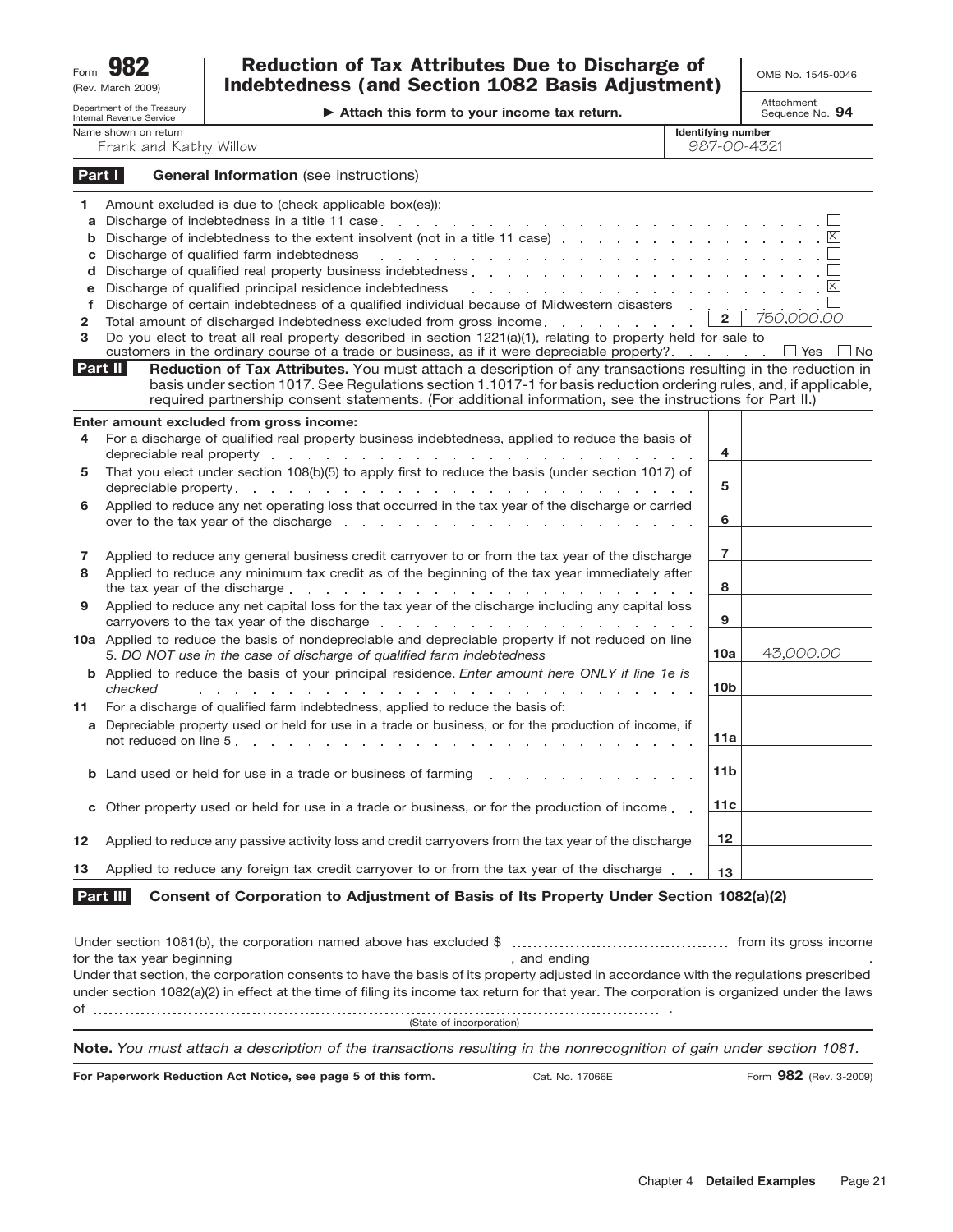You can get help with unresolved tax issues, TeleTax topics (recorded tax in<br>order free publications and forms, ask tax ques- can listen to on your telephone. order free publications and forms, ask tax questions, and get information from the IRS in sev-<br>eral ways. By selecting the method that is bestand that is are available on request in a variety of tions. Call 1-800-TAX-FORM eral ways. By selecting the method that is best ucts are available on request in a variety of the tions. Call 1-800-TAX-FORM<br>for you, you will have quick and easy access to alternative formats for people with disabilities for you, you will have quick and easy access to alternative formats for people with disabilities.

**Contacting your Taxpayer Advocate.** The paring your return is available nationwide from Taxpayer Advocate Service (TAS) is an inde-<br>
IRS-trained volunteers. The Volunteer Income Taxpayer Advocate Service (TAS) is an inde-<br>
pendent organization within the IRS whose em-<br>
Tax Assistance (VITA) program is designed to<br>
your tax questions at 1,900,900,1040 pendent organization within the IRS whose em-<br>ployees assist taxpayers who are experiencing help low-income taxpayers and the Tax Coun-<br>economic harm, who are seeking help in resolv-<br>seling for the Elderly (TCE) program is economic harm, who are seeking help in resolv-<br>
ing tax problems that have not been resolved to assist taxpayers age 60 and older with their<br>
face-to-face help solving tax problems through normal channels, or who believe that an tax returns. Many VITA sites offer free electronic every business day in IRS Taxpayer As-<br>IRS system or procedure is not working as it filing and all volunteers will let you IRS system or procedure is not working as it filing and all volunteers will let you know about sistance Centers. An employee can ex-<br>should. Here are seven things every taxpayer credits and deductions you may be entitled t

- 
- •
- have tried to resolve your tax problem www.aarp.org/money/taxaide. The manner of the Service. through normal IRS channels and have For more information on these programs, go • TTY/TDD equipment. If you have access gotten nowhere, or you believe an IRS to
- TAS helps taxpayers whose problems are<br>
causing financial difficulty or significant<br> **order forms** and publications.<br> **Internet.** You can access the IRS web-<br>
Tele Teu taxies Cell 1,900,900 causing financial difficulty or significant **Internet.** You can access the IRS web-<br>cost. including the cost of professional site at www.irs.gov 24 hours a day, 7 **•** TeleTax topics. Call 1-800-829-4477 to lis-E-file your return Find out about commer-<br>as well as individuals.<br>as well as individuals.<br>as well as individuals.
- 
- TAS has at least one local taxpayer advo-
- You can learn about your rights and re- tions. next week before checking back. sponsibilities as a taxpayer by visiting our • Order IRS products online.

**Low Income Taxpayer Clinics (LITCs).** • Search publications online by topic or The Low Income Taxpayer Clinic program Search publications of the Low Income Taxpayer Clinic program keyword.<br>Serves individuals who have a problem with the serves individuals who have a problem with the publications in<br>IRS and whose income is helow a certain l IRS and whose income is below a certain level. <br>LITCs are independent from the IRS, Most Begulations, or other official guidance. accurate, courteous, and professional answers, LITCs are independent from the IRS. Most Regulations, or other official guidance. accurate, courteous, and professional answers, under the state of the state of the state of the state of the state of the state of the quali LITCs can provide representation before the vertile of the view internal Revenue Bulletins (IRBs) we use several methods to evaluate the quality in ES or in court on audits tax collection disputes. IRS or in court on audits, tax collection disputes,<br>and other issues for free or a small fee. If an and other issues for free or a small fee. If an and other issues for free or a small fee. If an individual's native language is not English, some • Figure your withholding allowances using record random telephone calls. Another is to ask clinics can provide multilingual information the withholding calculator online a clinics can provide multilingual information

Income Taxpayer Clinic List. This publication is using our Alternative Minimum Tax (AMT)<br>available at www.irs.gov, by calling Assistant. available at www.irs.gov, by calling Assistant. **5.** 1-800-TAX-FORM (1-800-829-3676), or at your •

Free tax services. To find out what services • Get information on starting and operating **How To Get Tax** Free tax services. To find out what services  $\bullet$  Get information on  $\bullet$  Get information of a small business. Free Tax Services. It contains lists of free tax **Help** information sources, including publications,<br>services, and free tax education and assistance services, and free tax education and assistance<br>programs. It also has an index of over 100 phone.<br>TeleTax topics (recorded tax information) you

**Free help with your return.** Free help in pre- prior-year forms and instructions. You<br>paring your return is available nationwide from should receive your order within 10 days. to assist taxpayers age 60 and older with their credits and deductions you may be entitled to plain IRS letters, request adjustments to should know about TAS: claim. To find the nearest VITA or TCE site, call your account, or help you set up a pay-<br>1-800-829-1040. The state of the nearest VITA or TCE site, call your account, or help you set up a pay-

The is your voice at the IRS.<br>Our service is free, confidential, and tai-<br>Tax-Aide counseling program. To find the near-<br>the number on to www.irs.gov/localcon-Our service is free, confidential, and tai-<br>lored to meet your needs.<br>You may be eligible for TAS belp if you visit AARP Tax-Aide site, call 1-888-227-7669 or<br>You may be eligible for TAS belp if you visit AARP's website at



- E-file your return. Find out about commer-<br>cial tax preparation and e-file services<br>
 Refund information. To check the status of TAS employees know the IRS and how to cial tax preparation and *e-file* services extinently our 2009 refund information. To check the status of the status of the status of the status of the status of the status of the stat
	-

- Download forms, instructions, and publica-<br>tions<br>novt week before checking back
- 
- Research your tax questions online.
- 
- 
- 
- about taxpayer rights and responsibilities. For irs.gov/individuals. end of the call.
- more information, see Publication 4134, Low Determine if Form 6251 must be filed by
	- Sign up to receive local and national tax news by email.
	-

- Ordering forms, instructions, and publicatax help. **forms**, instructions, and publications, and publications, and **Free help with your return**. Free help in pre-<br>**Free help with your return**. Free help in pre-<br>prior-year forms and instructions. You
	-
	- TAS is your voice at the IRS. 1-800-829-1040. TAS is your voice at the IRS. • You may be eligible for TAS help if you visit AARP's website at United States Government, Internal Reve-
	- gotten nowhere, or you believe an IRS<br>procedure just isn't working as it should.<br>The momentum of these programs, you is a proportional of the section of the transmution of the section of the<br>The moment, call<br>The moment of
		-
	- navigate it. We will listen to your problem,<br>help you understand what needs to be<br>during business hours or 1-800-829-4477<br>done to resolve it, and stay with you every Figure 1.5 and stay with you every<br>start what he case of the status of your 2009 refund. Go (automated refund information 24 hours a<br>step of the way until your problem is re-<br>step of the way until your problem is re-<br>step • TAS has at least one local taxpayer advocate, whose number of the unit of Column and The District of Column and I your certain and Puerto Rico. You can call your and I your and I you can call your setter mailing a paper
		- Order IRS products online.<br>
		 Order IRS products online.<br>
		 Products online tax toolkit at www.taxtoolkit.irs.gov.<br>
		 Research your tax questions online.<br>
		 Research your tax questions online.<br>
		 Products online tax to a p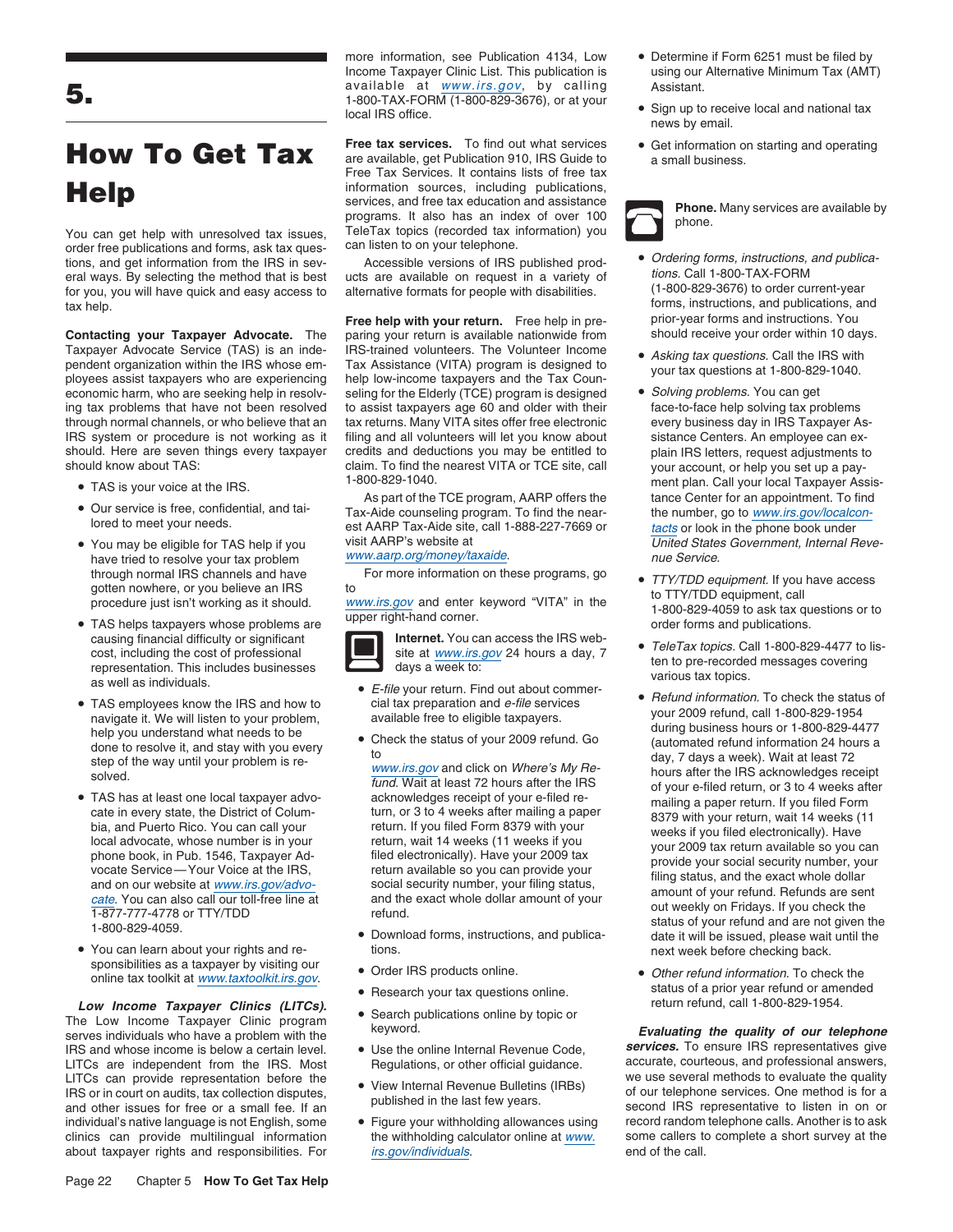

- Products. You can walk in to many post<br>
offices, libraries, and IRS offices to pick up<br>
certain forms, instructions, and publica-<br>
tions. Some IRS offices, libraries, grocery<br>
tions. Some IRS offices, libraries, grocery<br> available to print from a CD or photocopy ment. I o find the number of your local<br>from reproducible proofs. Also, some IRS office, go to **•** Fill-in, print, and save features for most tax<br>offices and libraries have the Int offices and libraries have the Internal Revenue Code, regulations, Internal Revenue phone book under United States Govern-<br>Bulletins, and Cumulative Bulletins avail-<br>ment, Internal Revenue Service. ment, Internal Revenue Service • Internal Revenue Bulletins. Bulletins, and Cumulative Bulletins avail- . able for research purposes. • Toll-free and email technical support. • Toll-free and email technical support.
- Services. You can walk in to your local Taxpayer Assistance Center every busi-<br>
Taxpayer Assistance Center every busi-<br>
the address below. You should receive<br>
the address below. You should receive<br>
the address below. You or help you set up a payment plan. If you fortable talking with someone in person,<br>visit your local Taxpayer Assistance<br>Center where you can spread out your<br>records and talk with an IRS representa-<br>records and talk with an IRS representa-<br>DVD, and obtain: essary-just walk in. If you prefer, you lications.

are available on a walk-in basis. The sume stage requesting an appointment to resolve a tax account issue. A representa-<br>  $\bullet$  Tax Map: an electronic research tool and • Products. You can walk in to many post tive will call you back within 2 business finding aid.<br>
offices libraries and IPS offices to pick up days to schedule an in-person appoint-

• *Services*. You can walk in to your local **Mail.** You can send your order for **• Mail.** You can send your order for **Forms**, instructions, and publications to



tive face-to-face. No appointment is nec- • Current-year forms, instructions, and pub-

- Walk-in. Many products and services can call your local Center and leave a Prior-year forms, instructions, and publica-
	-
	-
	-
	-
	-
	-
	-
	-
	-

need to resolve a tax problem, have ques-<br>
Internal Revenue Service Theory Purchase the DVD from National Technical<br>
Information Service (NTIS) at www.irs.gov tions about how the tax law applies to your 1201 N. Mitsubishi Motorway Information Service (NTIS) at www.irs.gov/<br>individual tax return or you are more com- Bloomington, IL 61705-6613 cdorders for \$30 (no bandling fee) or individual tax return, or you are more com-<br>fortable talking with someone in person, **complete that the products** You can arder from the T<sup>-877-233-6767 toll free to buy the DVD for \$30</sup>